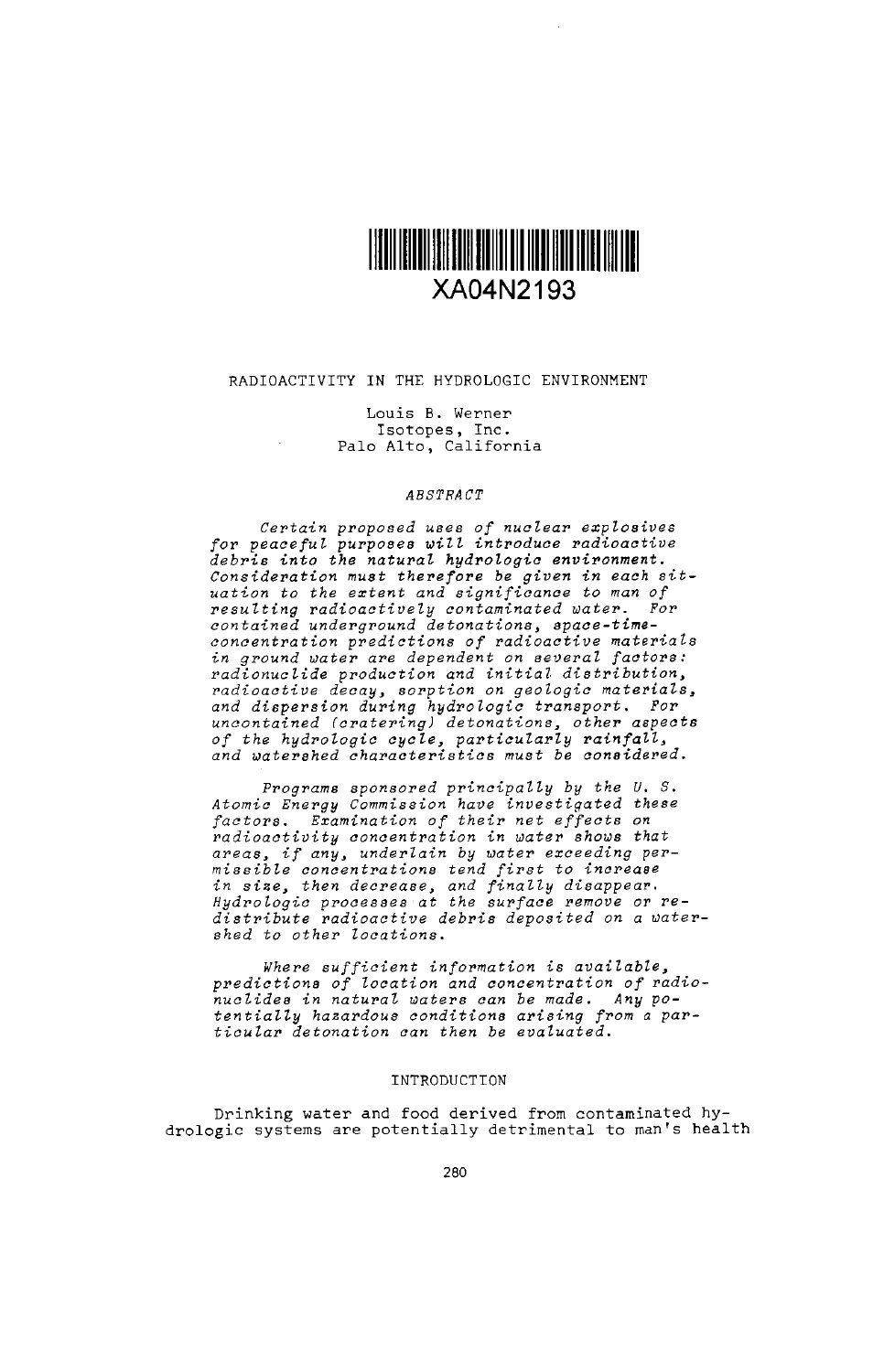and welfare. Concern for possible human consumption of water contaminated with radioactivity dictates consideration of possible contamination of the hydrologic environment.

Radioactivity has always been present in water used by man. In fact, at times it has even been represented as beneficial. The prospect that harm is done by current consumption or use of naturally radioactive water appears doubtful in most instances. However there is no doubt that potential harm might result from uncontrolled releases of radiocontaminants from nuclear explosives, nuclear power generation, and industrial uses of radioactive materials.

The prospect for development of a major nuclear industry based on widespread use of nuclear explosives is at hand. Thus, it is quite appropriate to examine the Public Health Aspects of Peaceful Uses of Nuclear Explosives. Hydrologic contamination is relevant to this examination.

As we have heard, many types of nuclear explosive applications are under development. The presence of water in certain of these applications would be inconsistent with the objectives of the project. For example, construction of effective gas and petroleum underground storage capacity would be infeasible in active water-producing media. On the other hand, applications such as canal construction, or water re-source development, inevitably would lead to cntact of radio-active materials with natural waters. I should like to suggest that the significance of water contamination is not whether it may occur. Rather, the significance relates to:<br>1) extent of the water resource which is affected; and 2) steps which can or must be taken to preclude use of unacceptably contaminated water.

Prediction of extent of contamination of the hydrologic system by radioactive contaminants produced by an underground nuclear detonation requires analysis of the undisturbed hydrologic system. Prediction also requires knowledge of the relationship of the explosion zone to the hydrologic regime and characterization of radioactive contaminants in the explosion zone water.

Processes of sorption, dispersion, and radioactive decay which take place both in the explosion zone and in the hydrosphere outside the explosion zone must be considered. Because of unique combinations of nuclear devices, explosion application, and hydrologic system, each event-related evaluation of hydrologic safety tends to be unique.

Fortunately, the basic understanding of radioactivity in the hydrologic environment is relatively well advanced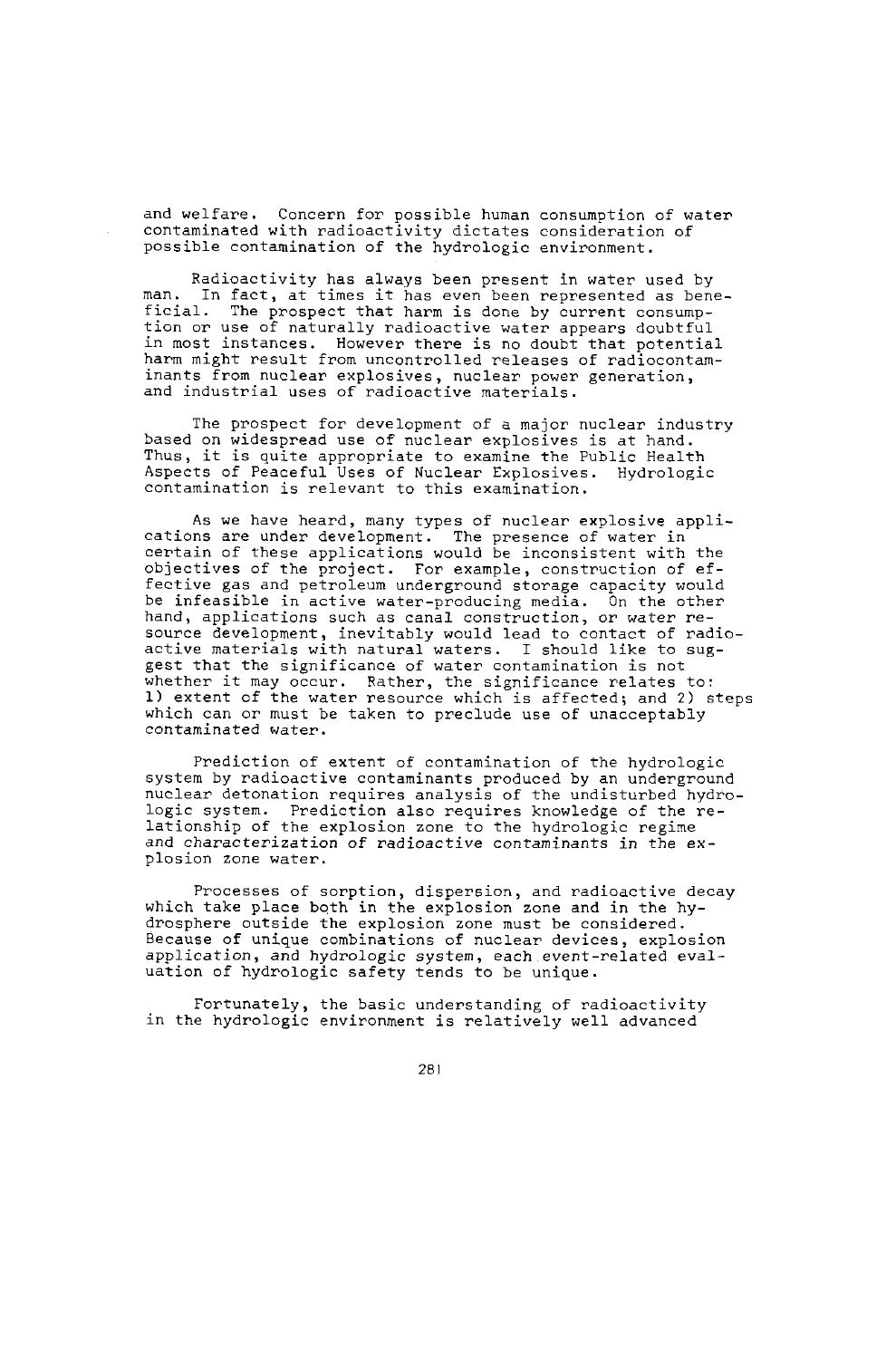in large part through programs sponsored by the Atomic Energy Commission and its laboratories. Important contributions have been made by the Lawrence Radiation Laboratory, U.S.<br>Geological Survey and others. Public safety and public assurance programs conducted in conjunction with the weapons testing program have been supported by the Nevada Operations Office (NVOO). Much that is applicable to peaceful uses of nuclear explosives has been learned in these studies. Nontesting nuclear programs have also made advances in hydrologic safety.

For the purposes of this paper however, I shall rely primarily on material developed under the hydrologic safety program of NV00 under Contract AT(29-2)-1229. I shall quote<br>occasionally from NV0-40, (1) Technical Discussions of Off-<br>site Safety Programs for Underground Detonations, and BMI<br>171-016, (2) Hydrologic Redistribution of Ra Nuclear Excavated Sea-Level Canals in Panama and Colombia. This study was supported in part under subcontract with Battelle Memorial Institute Management Contract for Radiological Safety Feasibility Inter-oceanic Canal Studies under AEC Contract AT(26-1)-171. For more detailed information reference to these reports is recommended.

I should like in this discussion to cover briefly the following points as they relate to predictions of hydrologic contamination:

- 1) The hydrologic environment and its relationship to explosion effects.
- 2) Interaction between radionuclides and water.
- 3) Hydrologic transport and prediction of space- timeconcentration of radioactive contaminants.
- 4) Confidence levels in estimation of water contamination.
- 5) Surveillance of Water Quality.
- 6) Contamination Control.
- 7) Implications of water contamination.

### THE HYDROLOGIC ENVIRONMENT

It may be well first to review briefly the nature of the hydrologic environment and specifically the hydrologic cycle. Figure 1 shows the essential elements of the hydrologic cycle. Precipitation as rain or snow ultimately either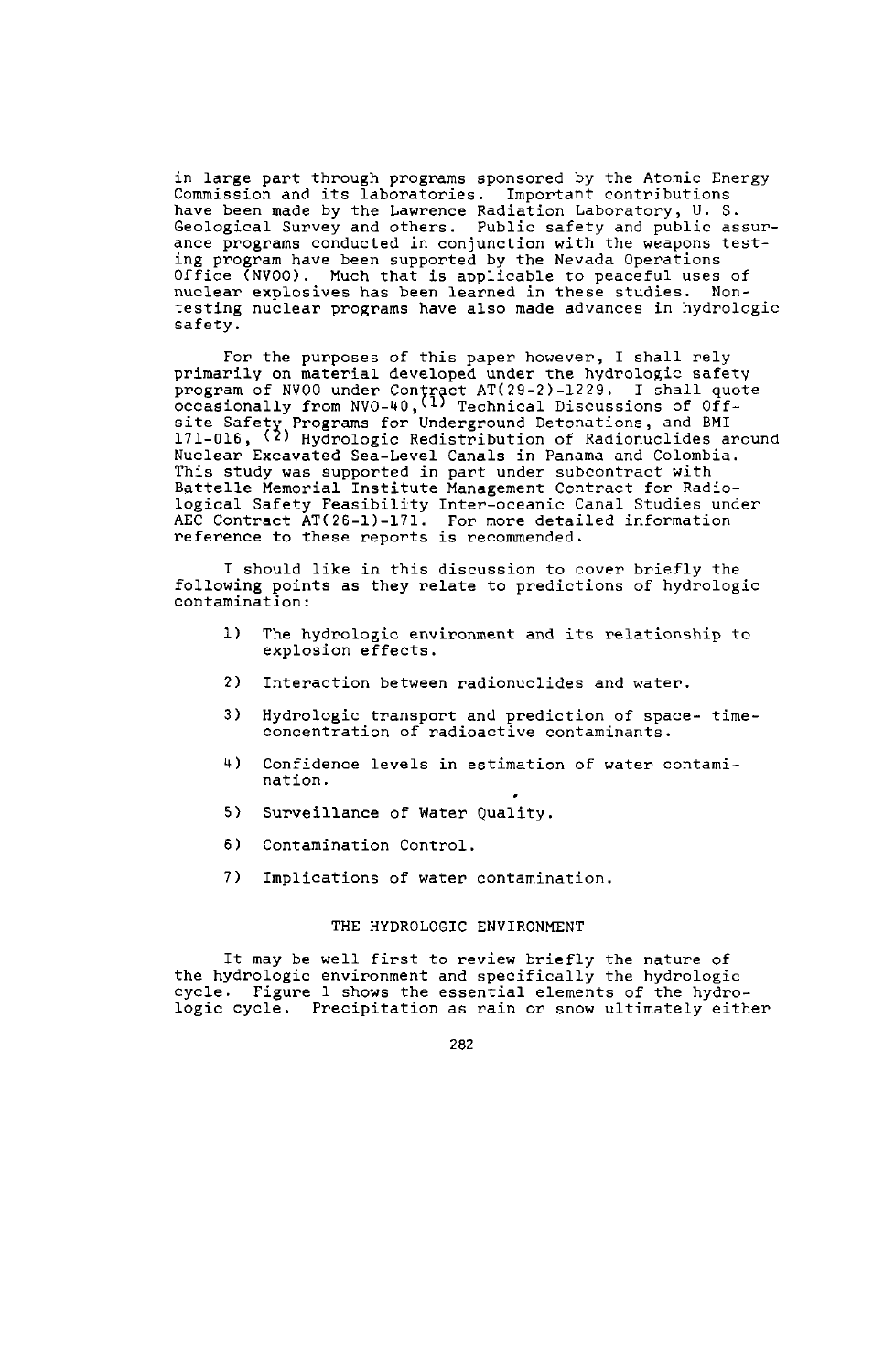runs off into streams or lakes or infiltrates into the soil. Percolation to the water table (zone of saturation) results. Ground water flows in a direction dictated by hydraulic potential, i.e. from regions of higher hydrostatic to lower hydrostatic potential. Springs, lakes, rivers, plants and the ocean are replenished with fresh water. Water leaves the ocean, lakes and rivers Dy evaporation, and plants by transpiration.

A diagrammatic model containing essentially these same features is shown in Figure 2. Elements of precipitation, runoff, infiltration, recharge, groundwater flow, etc. are identified' An analogous diagrammatic model of radionuclide redistribution by water can be drawn as shown in Figure 3. This model indicates movement and storage of radionuclides.

Volatile constituents, for example tritiated water, will travel all paths of the hydrologic cycle. Soluble radioare retarded because of plant uptake and sorption on soil and rock particles. On the other hand, movement of particulate matter is largely restricted to surface water because of the filtering action of soil and rock.

Subsurface conditions assume particular importance because intimate contact between water and essentially all of the radioactive debris is possible.

The relationship of detonation effects to potentiometric surfaces is shown in Figure 4. Four detonation conditions<br>are depicted schematically at varying scaled depths of burial<br>corresponding to conditions of crater formation to complete containment.

If the potentiometric surface, or water table, is below all explosion effects the hydrologic contamination possibilities are minimal. They would be limited to recharge from surface water, downward infiltration and radionuclide transport through unsaturated medium. Contamination of ground water ultimately might result.

If the potentiometric surface is shallower but still beneath surface features, infill of rubble chimneys and crater fallback occurs. Where potentiometric surfaces are just below ground surface infill occurs. When an excavation or sub-sidence crater bottom is below the potentiometric surface a radioactive lake may form during readjustment of the poten-tiometric surface. If loss by evaporation is sufficiently low in relation to subsequent precipitation contaminated water will also flow into the ground water system from the cater in response to elevation of the hydrostatic level within the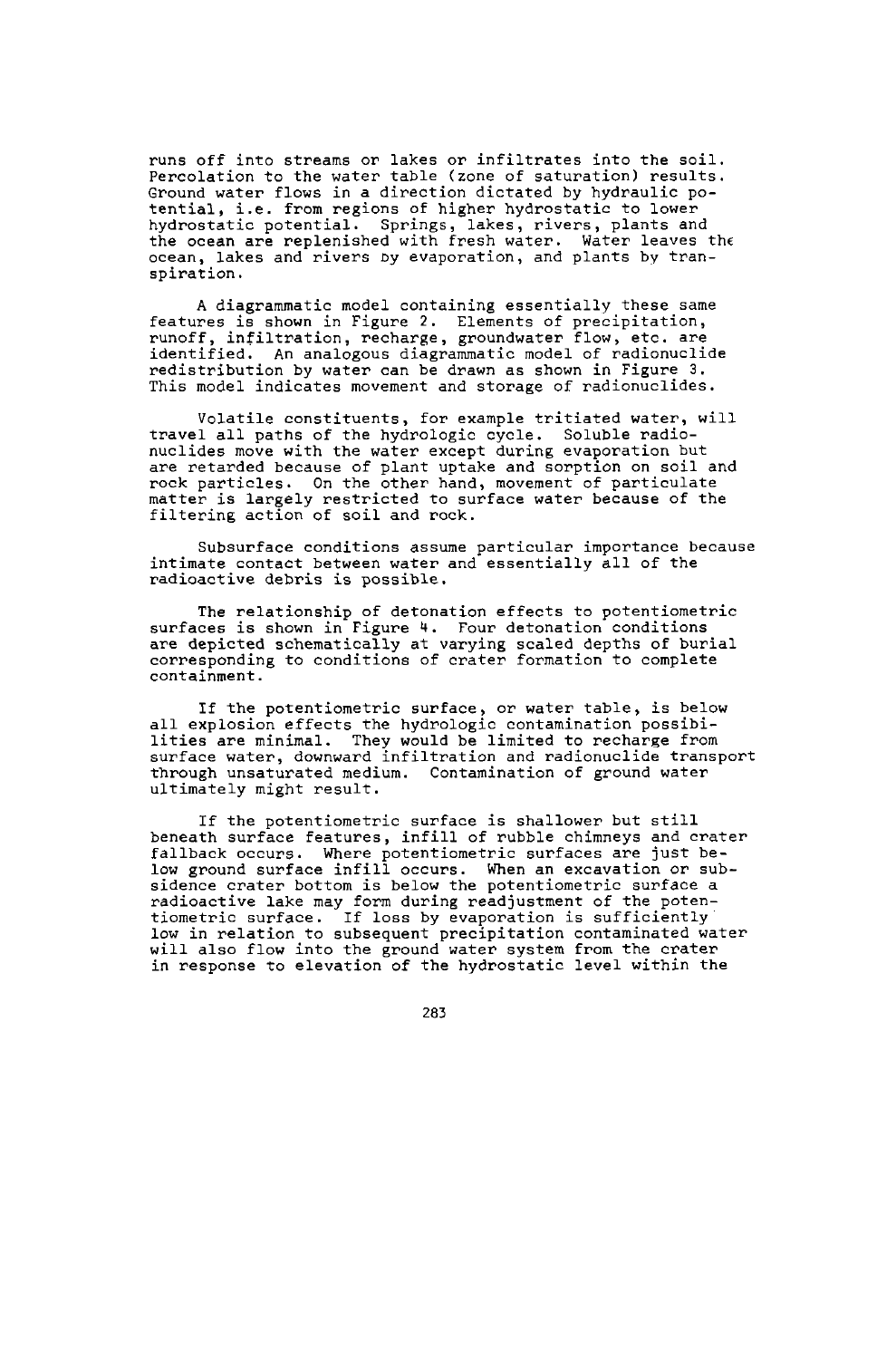crater. Outflow could result if a crater or rubble chimney intersects confined aquifers which have hydraulic potentials above ground level. This corresponds to an artesian condition.

Fallout from cratering detonations is subject to leaching by rainwater. Contaminated water mav infiltrate the groundwater system, run off the surface, or be subject to plant uptake. Ultimately, by either surface or subsurface transport ence of such a final property of the set of such a continuation of dissolved radionuclides may enter lakes, streams and the ocean. De-<br>creases in concentration of dissolved radionuclides will be<br>caused by dilution, dispers

Whenever a nuclear device is detonated below the potentiometric surface, the result is formation of a sink as shown in Figure 5. Ground water flow will be initially toward the sink until the potentiometric surface reaches equilibrium as shown in Figure 6. At this time outflow from the rubble in the explosion zone begins.

During outflow from the explosion zone, contaminated water adjacent to the downstream side of the explosion zone will immediately enter the hydrologic system. Contaminated water within the explosion zone will be subject to processes that will change the concentration of the contaminant with time, such as dissolution of radionuclides from explosion debris and sorption or desorption of radionuclides upon surfaces produced by the explosion. Uncontaminated water enter- ing the upstream side of the explosion zone also will become contaminated as a result of desorption and dissolution of radionuclides from rock surfaces as it moves through the explosion zone.

Only simple examples of contamination of the hydrosphere by underground nuclear detonations have been discussed. It is probable that the section of rock intersected by the rub-ble chimney will consist of zones with varying hydraulic potentials and transmissivities. This hydrologic system, as modified by the nuclear detonation, will be complex. Interflow between aquifers, or outflow from craters might result. An analysis of the hydrologic system and of changes in the system caused by nuclear detonations is of utmost importance for predictions of hydrologic contamination.

 $\overline{\phantom{a}}$ 

## WATER CONTAMINATION SOURCE TERM

Consideration will be given next to movement of the contaminated mass of water through the undisturbed hydrosphere. Transport equations have been developed which enable calculation of time- space- concentrations of radionuclides. Primary input for these equations is the water contamination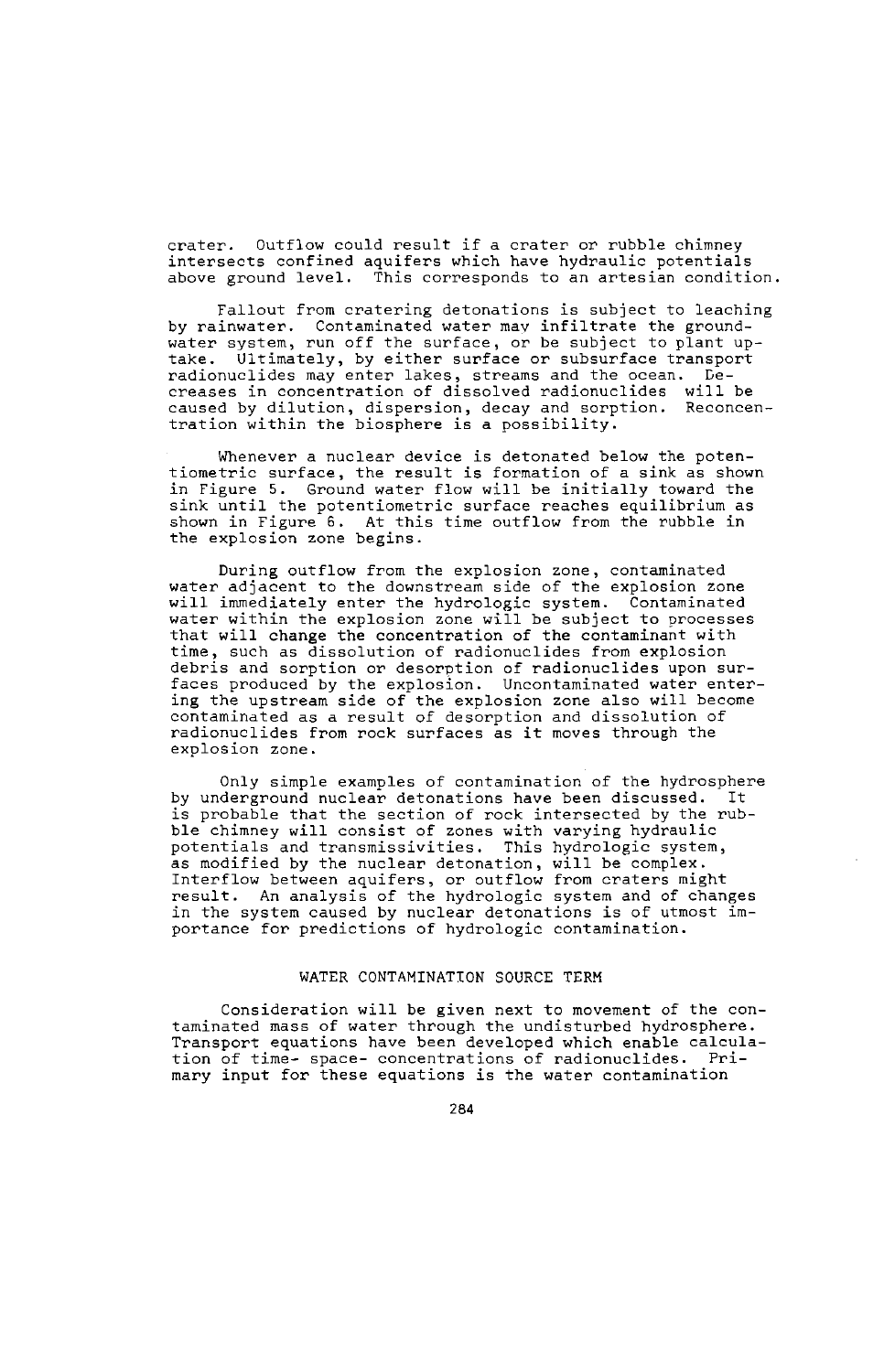source term. This source term is the initial concentration of radioactive contaminants in the explosion zone water where it is flowing out of the explosion zone. To provide the source term one requires the quantities of radionuclides produced initially and their spatial distribution in the explosion zone water.

The species and quantities of radionuclides are determined by device design and composition of the surrounding<br>geologic emplacement medium and stemming materials. They can be estimated from knowledge of device design and performance.

Radioactive contaminants probably will not be distributed uniformly throughout the explosion zone. Actual concentration distributions have been measured in the field but too few data have been obtained as yet to produce a satisfactory theory. Present hydrologic contamination predictions assume conservatively that the radioactivity is evenly distributed through the explosion zone water, and that it is in water soluble form.

To complete the source term calculation it also is necessary to evaluate the effect of transporting the contaminated water out of the explosion zone.

Without going into a detailed discussion, it will be<br>appreciated that such effects will be related to the characte of the detonation and the hydrologic regime pertaining to each detonation.

For purposes of illustration let us consider contained detonations and return briefly later to consideration of some aspects of cratering detonations.

For the condition where flow is from the explosion zone into the ground water system the source term input to the transport equations will have a sharp front and a dispersed tail as shown in Figure 7. Dispersion, which relates to the distribution of velocities about the mean water velocity,<br>in the explosion zone is responsible for this effect. The in the explosion zone is responsible for this effect. radionuclide transport equation requires a rectangular source term. The more complex but probably more realistic source term is approximated with a series of step functions.

The concentration of radionuclides in water in contact with rubble of course cannot be derived solely from solubility or consideration of solubility'product constants of compounds in which they occur. Sorption of dissolved radionuclides on rock surfaces or sediments reduces concentrations to values below those derived from such determinations and retards the movement of the radionuclides relative to the water velocity.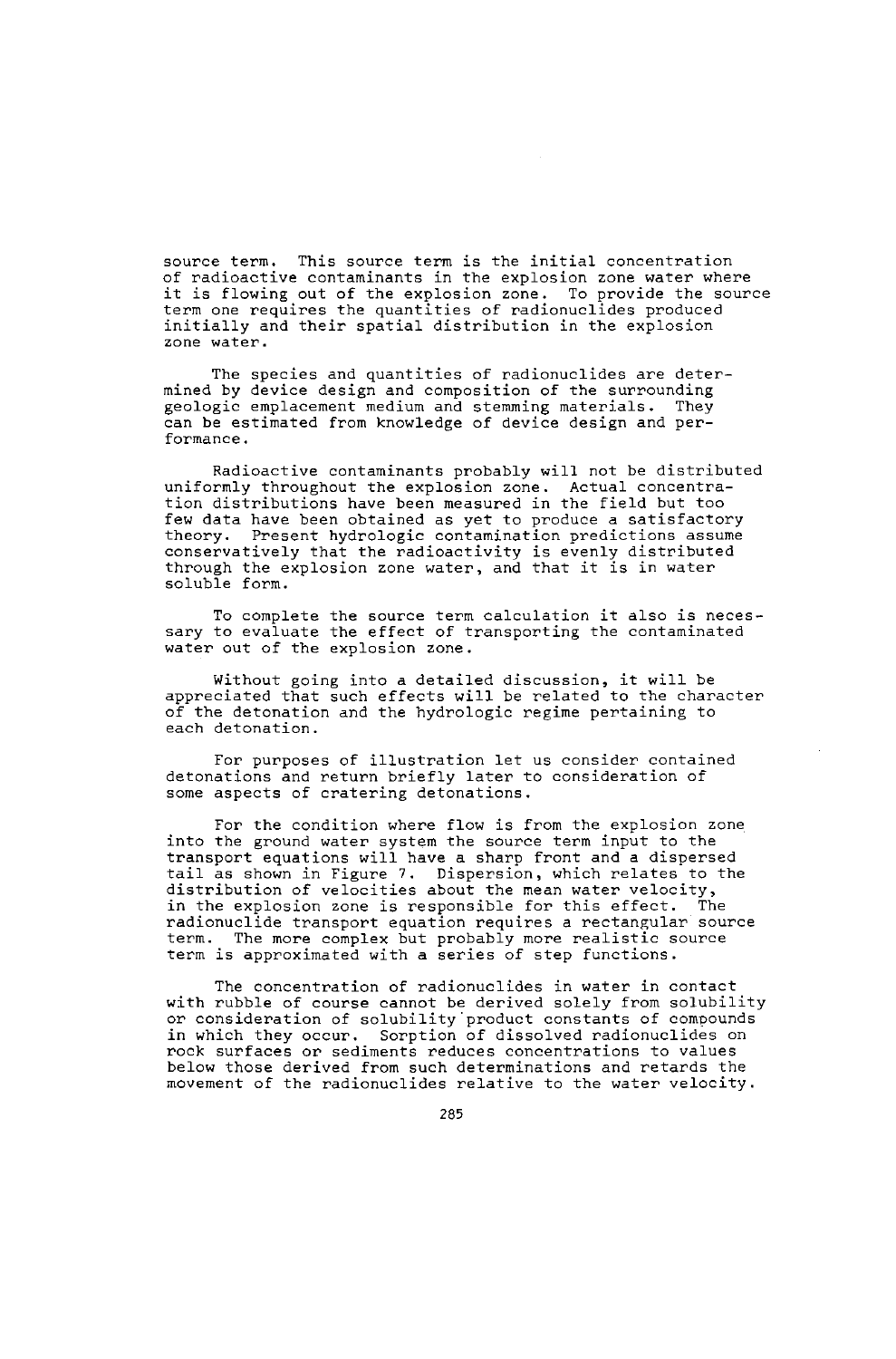Water in the explosion zone and in the aquifer is in contact with large surface areas on which sorption can occur.

The sorptive potential for various radionuclides on solid surfaces is determined by measuring the distribution coef-<br>ficient  $(K_d)$  for the radionuclide. Rock and water from the<br>zone of interest are used, if possible, in laboratory measure<br>ments of  $K_d$ . The distribution coeffici

$$
K_d
$$
 = Activity of the radionucilde in the solid x Volume of water  
Activity of the radionucilde in the water x Mass of solid

For the range of rock-water combinations, distribution coefficients for radionuclides have been found to vary over two to three orders of magnitude. The distribution coeffi-cient for a radionuclide is a quantitative index of the partitioning of the available quantity of that radionuclide between the solid and liquid phases of the system.

For example, a measured distribution coefficient of<br>100 would indicate that about 1/600 of the available element is in the water and the rest is sorbed on the rock surfaces. In a rock the ratio of volume of water to mass of solid is a function of the porosity.

### TRANSPORT OF RADIOACTIVE CONTAMINANTS

Having defined the idealized source term-- the initial body of contaminated water-- we can examine its subsequent movement through the hydrologic system. This movement takes place of course in the down gradient direction. The rate portion of water outside the rubble and fracture zone is<br>that of the natural system. But, the rate of transport of<br>radionuclides is less than the rate of flow of water. Sorption causes radionuclides, excepting possibly tritium, to be retarded relative to water.

The retardation of sorbed radionuclides is expressed by the following equation:

Flow rate of Radionuclide =  $\frac{Flow \ Rate \ of \ Water}{Retardation \ Factor}$ 

The retardation factor B is

 $B = 1 + \frac{1 - \theta}{\theta}$   $K_A$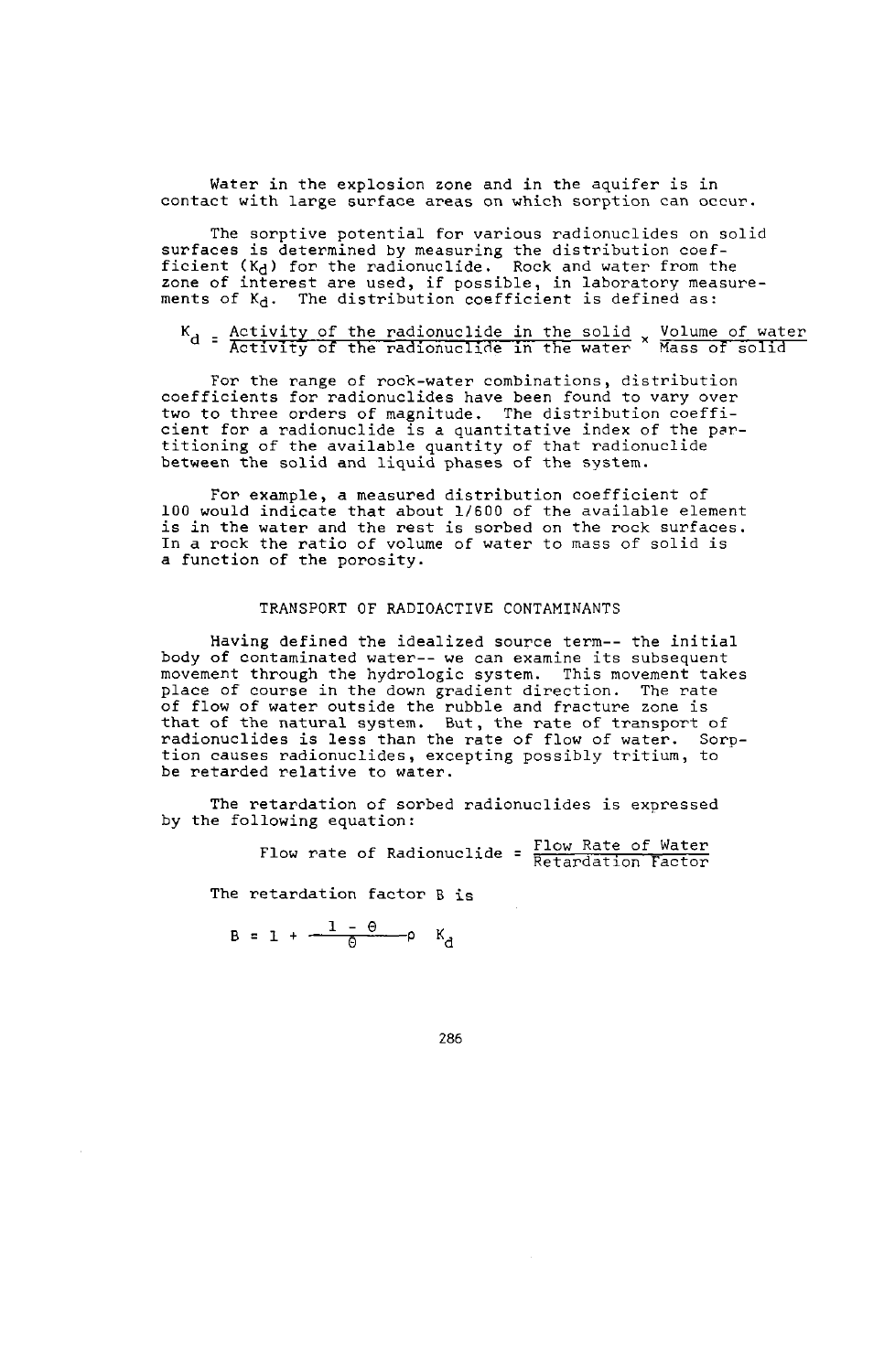where

```
0 = fractional porosity
```

```
p = grain density of rock
```
 $K_A$  = radionuclide distribution coefficient

 $K_d$  was defined earlier as  $\frac{As}{A_{xx}} \times \frac{V_w}{M_w}$ 

Since the retardation factor is dependent upon both porosity and Kd, the retardation factor theoretically can<br>vary from one to infinity. In practice retardation may be<br>great enough essentially to stop movement of the radionuclide<br>An interesting point is that if, for example radionuclide is sorbed it will travel at 1% of the average water velocity. That is, the bulk will travel at this rate.<br>Some of the radionuclide will travel as fast as the water<br>(theoretically).  $K_d$  and B merely make it possible to relate measurements on the same material in different physical states.

The redistribution of a radioactive contaminant can be described by a hydrodynamic transport equation as discussed<br>by Fenske.<sup>(1)</sup> This equation, currently being used in the NVOO safety program, is an analytical solution in one dimension of the differential equation describing transport of contaminants through porous media. The two-dimensional distribution in a horizontal plane can be approximated by including an equation to estimate the effect of lateral dispersion.

Dispersion was defined earlier as the variation of water velocities about the mean velocity. Variations in mean ve- locities of water between streamlines through the aquifer as well as the explosion zone result in mixing of contaminated water with uncontaminated water, causing dissipation of sharp interfaces between contaminated and uncontaminated water during hydrodynamic transport. During the transport of contaminated water out of the explosion zone, the leading edge<br>of the contaminant immediately enters the hydrologic system<br>where, of course, it is subject to dispersion in the trans-<br>port equation. The trailing edge of the co port equation. The trailing edge of the contaminant slug,<br>however, is also subject to dispersion resulting from transport within the explosion zone.

Because of the inherent stratification of most rocks, the large horizontal distances compared to vertical distances involved, and the desirability'of considering outflow at different outflow points along the vertical dimension of the explosion zone, the vertical dimension is not considered in the transport program, but can readily be modeled by using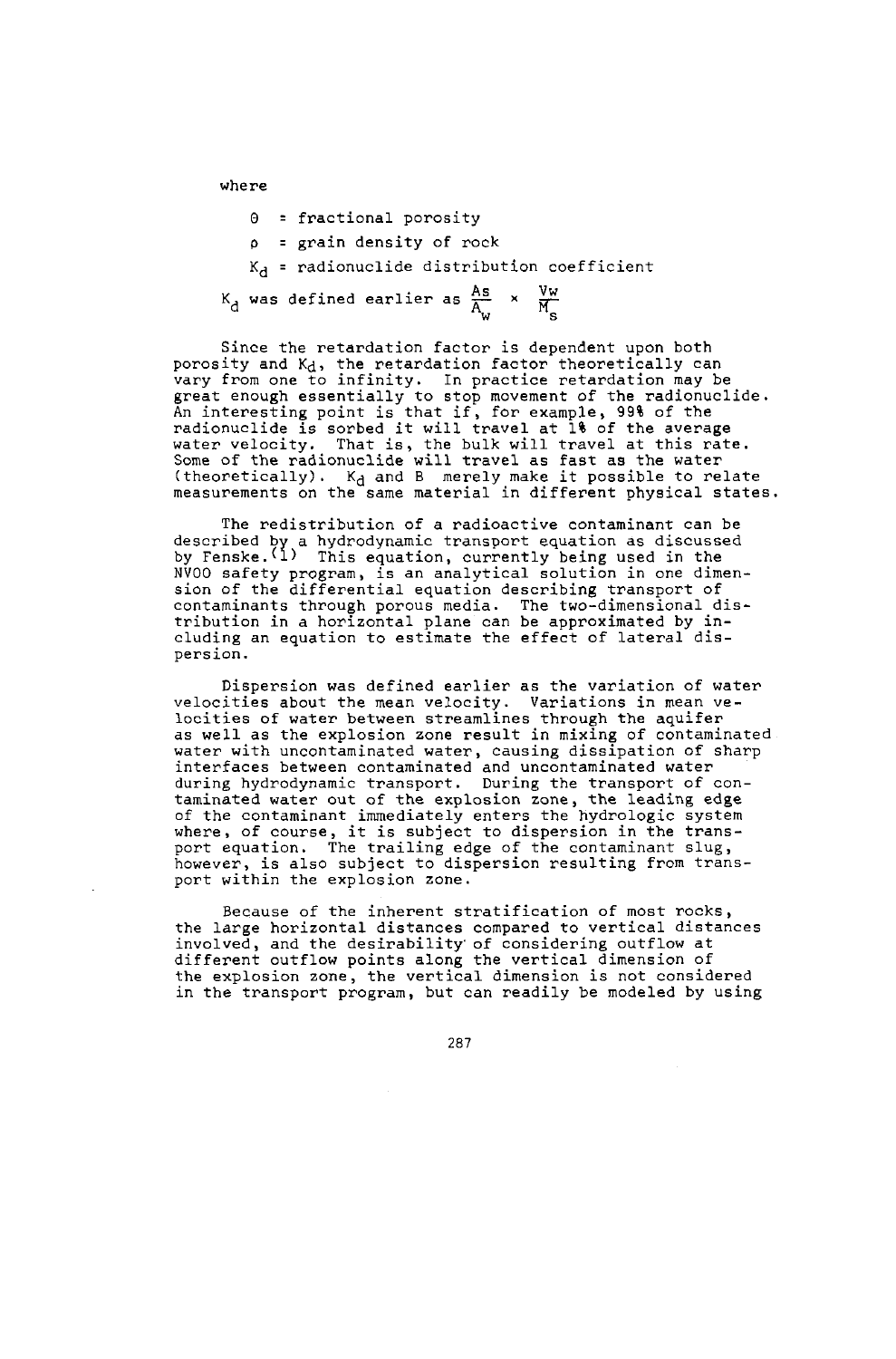the superposition of rectangular source terms as described<br>earlier and shown in Figure 7. A large number of calcula-<br>tions are required to describe temporal-spatial variations<br>of concentrations of the radioactive contamina

$$
C(x,t)=\frac{1}{2}C_{0,0} \exp(-\lambda t) \left( \text{erfc} \frac{x-vt/B}{2\sqrt{Dt/B}} - \text{erfc} \frac{x-v(t-t_0)/B}{2\sqrt{D(t-t_0)/B}} \right)
$$



Contaminant Transport Equation

### Where

| t                  | = time measured from when the explosion zone outflows                                                               |
|--------------------|---------------------------------------------------------------------------------------------------------------------|
| $t_{o}$            | = the original length of the slug in terms of time of<br>transit                                                    |
| $\mathbf{x}$       | = distance from explosion point measured along a<br>streamline                                                      |
| $\lambda$          | = radioactive decay constant of the radionuclide                                                                    |
| v                  | = the average seepage velocity of ground water                                                                      |
| B                  | = 1 + $\frac{1 - \Theta}{\Delta}$ $\phi$ K <sub>d</sub> = retardation factor                                        |
| Θ                  | = porosity of the aquifer                                                                                           |
| $k_{\rm d}$        | = distribution coefficient of the radionuclide be-<br>tween the solid and aqueous phase of the hydrologic<br>system |
| D                  | = dispersion coefficient                                                                                            |
| $c_{\circ, \circ}$ | = initial concentration of radioactive contaminants                                                                 |
| 黑                  | = one-half the variance of the radioactivity concen-<br>tration curve                                               |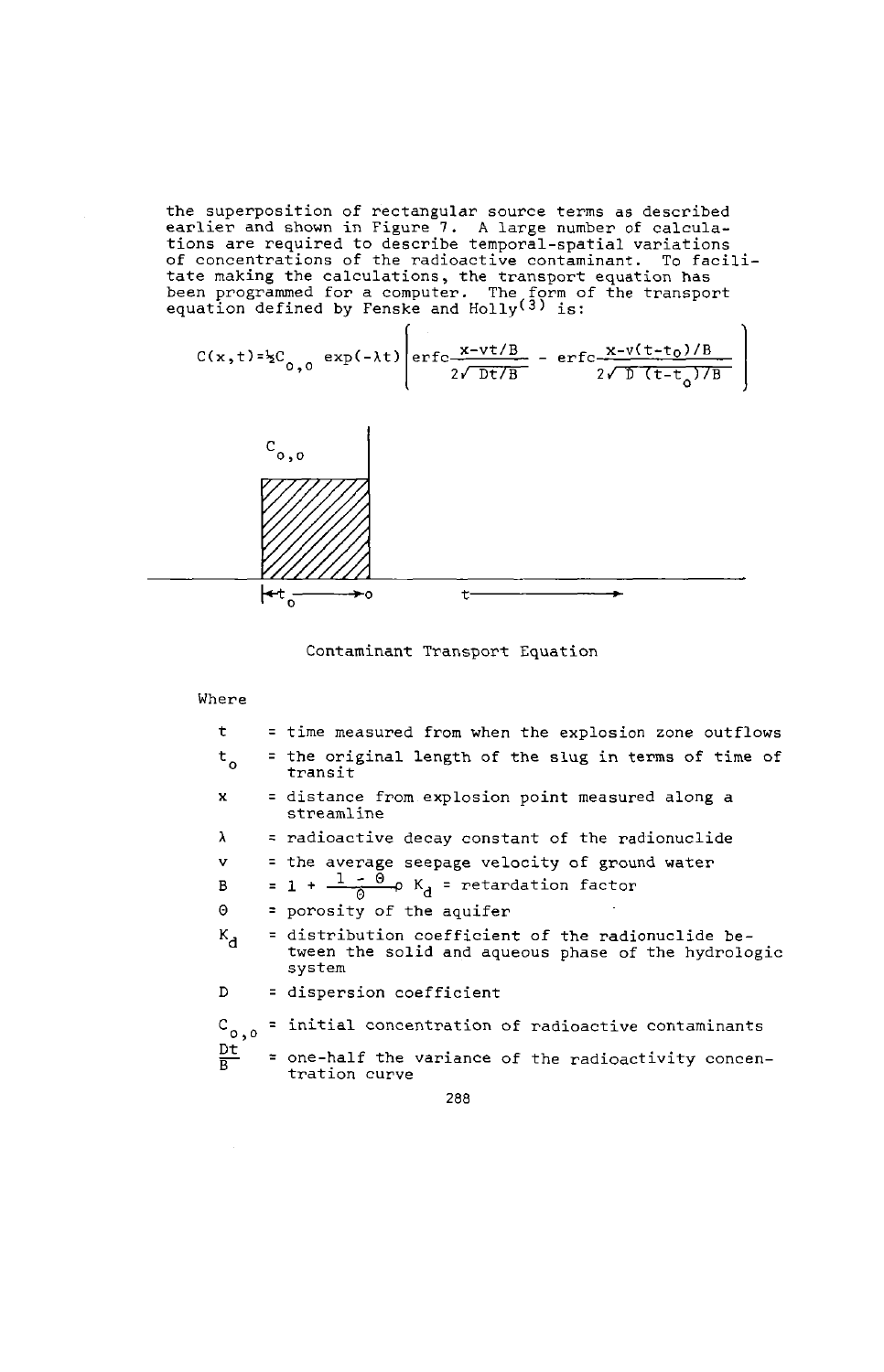The equation describes the transport of a slug of contaminated water that was originally rectangular. The first term in the brackets represents the effect of transport on the front of the slug. The second term in the brackets rep-resents the effect of transport on the rear of the slug. The exponential modifier preceding the bracketed expression corrects for radioactive decay.

The solution presented above is not a complete solut<br>Several terms have been neglected because the simplicatio obtained is great and the error caused by the neglect of these terms is small.

In most underground nuclear detonations the porosity and permeability of the explosion zone will be higher than the porosity and permeability of the surrounding undisturbed rock. As the contaminated volume of water flows into the ground water system it will occupy a larger volume of rock because of the smaller pore volume available and be lengthened in the longitudinal direction because of the higher ground water seepage velocity. The area underlain by contaminated water in the ground water system will be larger and of a different shape than the area underlain by contaminated water in the explosion zone. This effect is illustrated in Figure 8.

Output from the program is a series of matrices that can be converted into contour maps predicting the area distribution of radionuclide of interest with concentration isopleths. The present state-of-the-art does not permit the calculation of absolute concentrations with a high level of confidence. Ultimately a higher level of precision in concentration calculation should be possible. The probability is high, however, that calculated concentrations are equal to or above the actual concentrations. At the present time, instead of contouring concentrations, a line is drawn bounding the area which includes, with a high level of con-fidence, all concentrations above the aximum permissible concentration (MPC) for drinking water. Such a delineation is shown in Figure 8. Note expansion and contraction of areas underlain by concentration in water exceeding MPC. Similar contouring of concentrations up to 5xMPC have also been carried out.

Whether MPC or concentrations in water above or below this level are relevant is outside the exclusive purview of the nuclear hydrologist.

The objective of the nuclear hydrologist is to provide those physical data on water contamination from which an evaluation of potential hazard can be made. By AEC directive values in current use in the NVOO safety program are based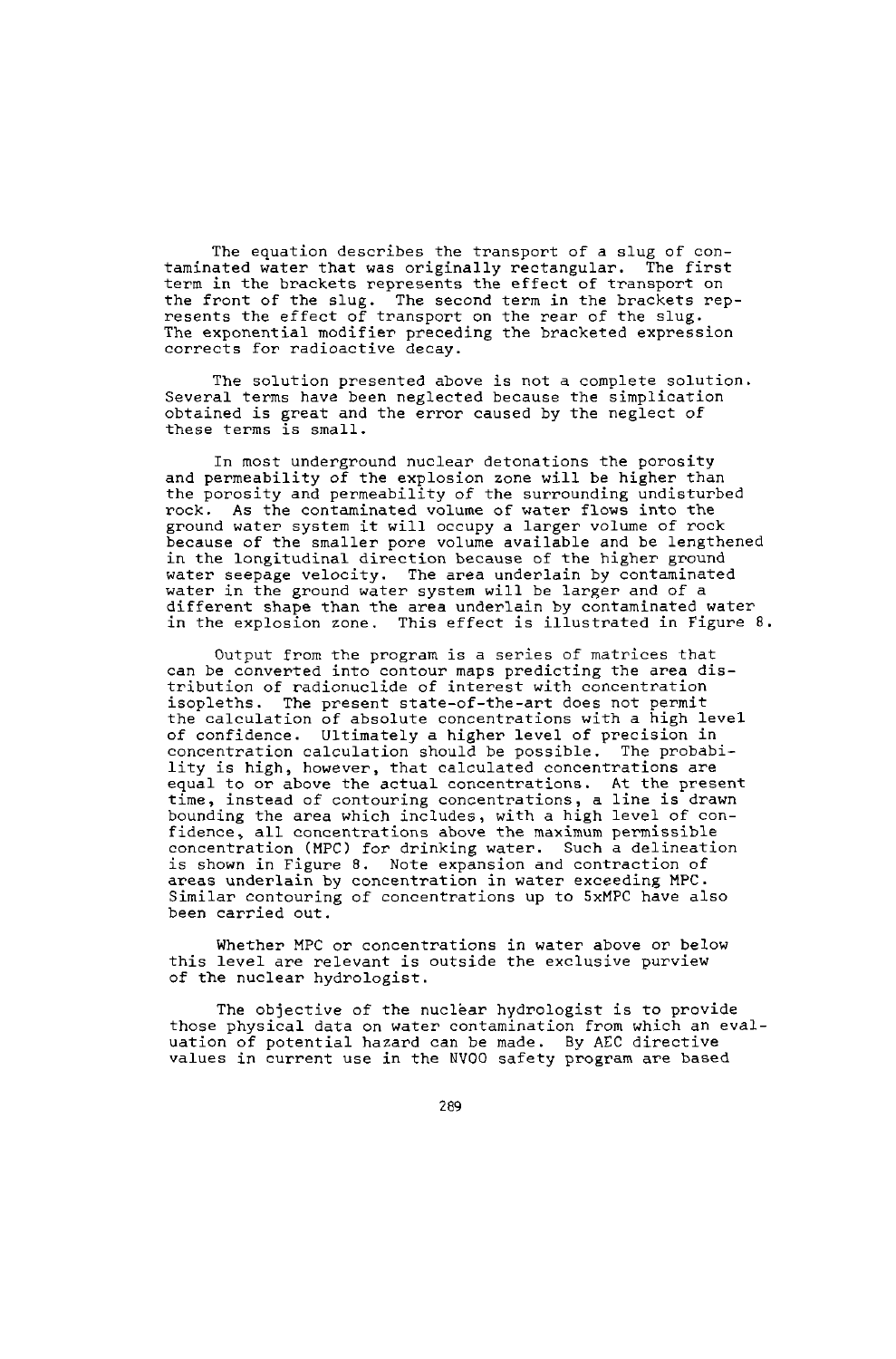upon concentrations given in USAEC Manual, Chapter 0524, Standards for Radiation Protection, Annex 1, Table II, Column 2, and reduced by a factor of three to be consistent with guidelines for uncontrolled areas.

Reference has been made to hydrologic effects in nuclear craters. Craters may serve as a direct route for transfer of radionuclides into ground water. The reverse condition may also obtain where ground water infiltrates into the crater carrying soluble radionuclides with it. For the condition of a cratering detonation it also is necessary that transport of dissolved or suspended fallout and crater ejecta be considered. This situation is more complex than that discussed earlier but is amenable to modeling and calculation. Consider the transport of contaminants dissolved by rainwater<br>as developed by Charnell, Zorich and Holly.<sup>(2)</sup> As rainwater<br>impinges on the soil surface, it contacts fallout radionu-<br>clides, some portion of which go into sol tion. Infiltrating water does not enter ground water directly but is subject both to evaporation and to transpiration near the surface in the root layer. In some tropical areas of high rainfall, runoff normally occurs in a layer near the surface rather than over the surface. Percolation to ground water occurs under favorable conditions. The proportion of a radionuclide that travels either to a stream or to the ground water depends upon the rate at which the rainwater percolates below the surface layer. In general, rate of infiltration varies with time in a manner dependent upon preexpitation history for the watershed. Following a dry period<br>infiltration rate is relatively high. The rate will decrease<br>during a storm, due to alleviation of soil moisture deficiency, swelling of colloids, and compaction of the surface by raindrops. The total amount of dissolved radionuclide removed in runoff is determined by the ratio of runoff water to total water available.

The ground water system acts as a reservoir for water and dissolved radionuclides which are eventually discharged into streams. Migration of a radionuclide through the soil will be retarded relative to water due to sorption as discussed earlier.

As this brief description suggests, the complexities of the total hydrologic radionuclide transport system are very substantial.

Simplifying assumptions were necessary not only to reduce the problem to manageable size, but for correspondence between the degree of sophistication of the transport models and accuracy or availability of field data.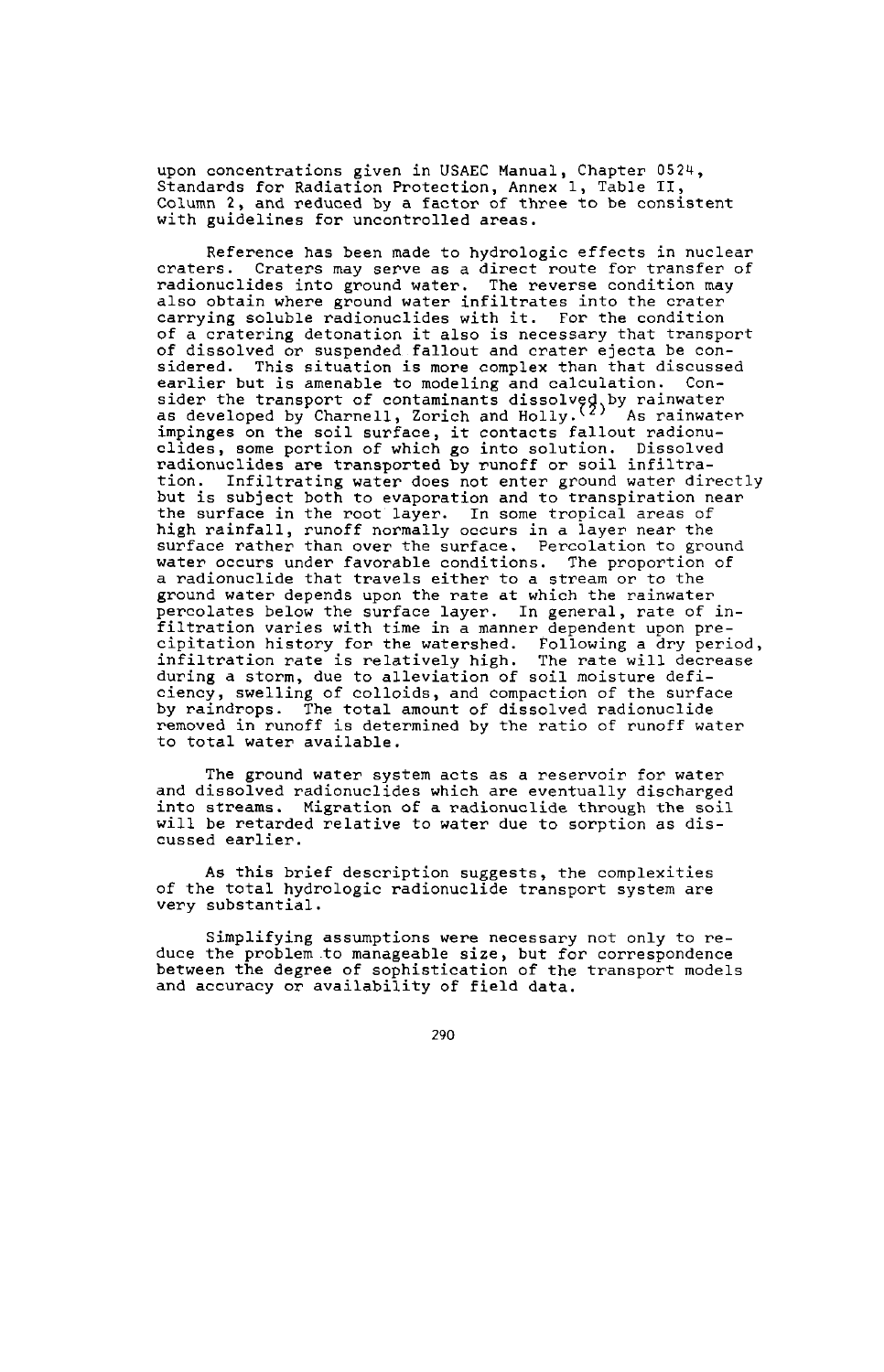A summary of the equations which express quantities of the equations which express quantities of various hydrologic and physical variables and constants is shown in Figure 9.

Where

| R                                    | = rainfall rate during the time interval At                                                              |
|--------------------------------------|----------------------------------------------------------------------------------------------------------|
| I                                    | = infiltrated water                                                                                      |
| Q                                    | $=$ runoff                                                                                               |
| EТ                                   | = evapotranspiration                                                                                     |
| $Q_{GW}$                             | = ground water flow                                                                                      |
| ΔNL                                  | = amount of radionuclide removed per unit area by<br>leaching alone                                      |
| $\mathbf{F}_{\mathbf{u}}$            | ieaching aione<br>= fraction of radionuclide in the water $\left  \frac{1}{1 + \frac{1}{n} K_d} \right $ |
| $R_{u}$                              | = unit rain                                                                                              |
| N                                    | = amount of radionuclide on the soil surface                                                             |
| $N_{R}$                              | = total quantity of radionuclide in the runoff for<br>the time interval At                               |
| A                                    | = area of a watershed                                                                                    |
| $N_{T}$                              | = amount of radionuclide in infiltration                                                                 |
| $N_G$                                | = amount of radionuclide in ground water                                                                 |
| $B_{\rm F}$                          | = volume of base flow over the time interval                                                             |
| $N_A$                                | = total radionuclide present in the reservoir                                                            |
| α                                    | = ground water reservoir porosity                                                                        |
| ${\tt H} _{\scriptscriptstyle\sf F}$ | = effective thickness of the reservoir                                                                   |

This general model was applied by Charnell, et. al.,<br>to Route 17 in Eastern Panama. For this application it was<br>necessary to divide watersheds into homogeneous subunits.<br>Figure 10 shows for the fallout zone the sub-watersh were selected. Subdivision was accomplished by considering: \*\*\*\* precipitation amount; 2) precipitation runoff interrela-<br>tion; and 3) initial radionuclide deposition. Size of the areas near the canal alignment were kept somewhat smaller<br>than those farther removed in view of the greater variat and concentration of fallout deposition in this region.

As an example, at a use point just down river from El Real, water is contributed from both the Chucanaaue and Tuira Rivers. At that point, water and radionuclide would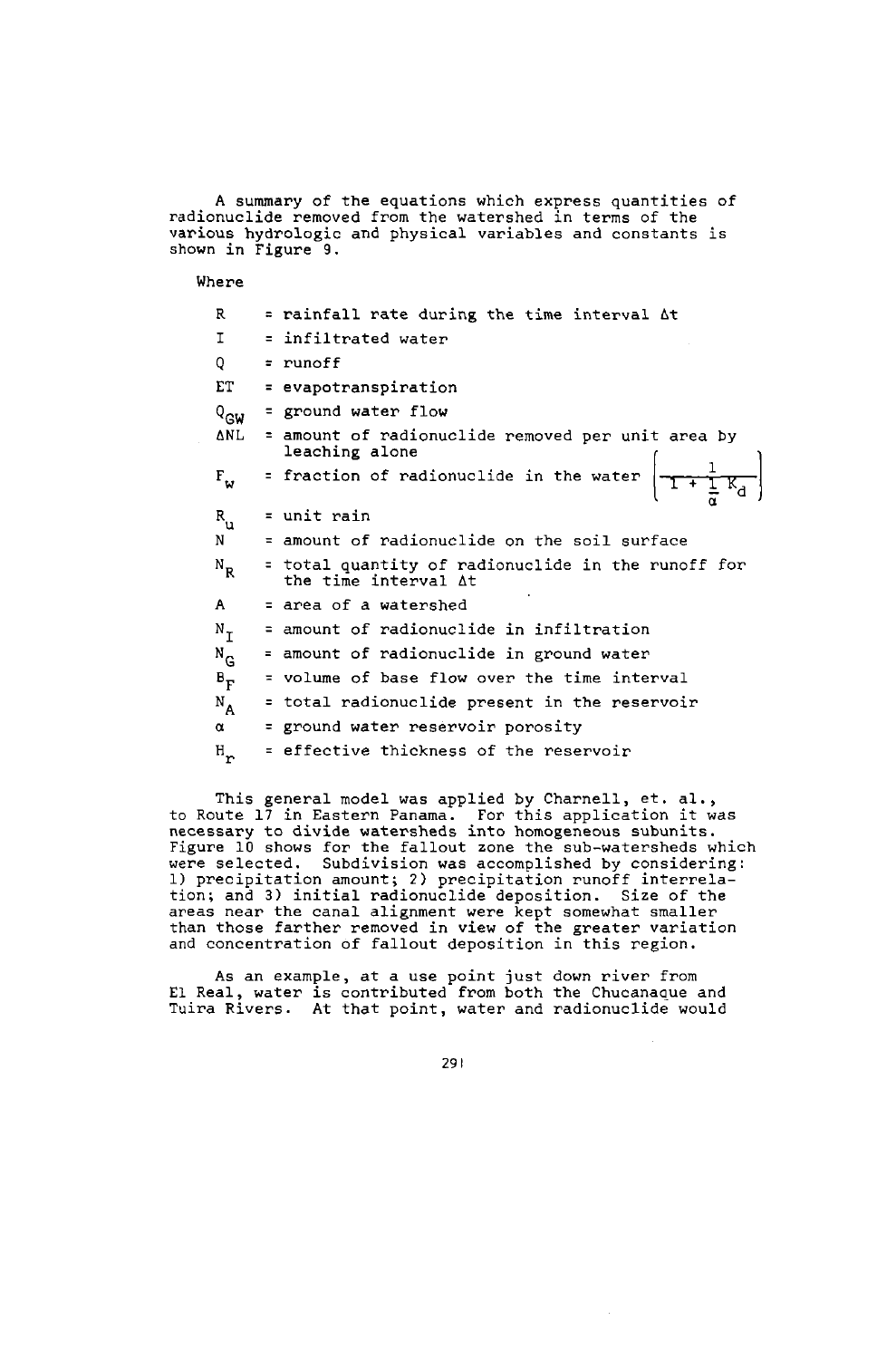be contributed from sub-watersheds denoted as 6 7 9, 11, 12, 13, 14 on Figure 10. Field information indicated that these sub-watersheds have similar geologic and hydrologic characteristics.

It was assumed that strontium in fallout might be distributed in an exponential manner away from the canal at completion of excavation. This was represented by one activity unit per square kilometer (A.U. km<sup>-2</sup>) on sub-watersheds 6, 7, and 11, decreasing to 0.0001 A.U. km<sup>-2</sup> on 14.

Following deposition, rainwater would leach strontium from the fallout and carry it downstream to the use point. A precipitation pattern was approximated by using the average quarterly rainfall rates. Some of the results of the calculations are the following:

> After one year, about 20% of the initially deposited strontium was calculated to have been removed from each sub-watershed surface by leaching and radio-active decay. Surface runoff would carry this material past the use point with a concentration<br>at the beginning of the year, of about  $10^{-10}$  A.U per liter. Near the end of the year the concentration of strontium-90 in the river water would de-<br>crease only by a factor of 2 to 0.5 x 10<sup>-10</sup> A.U. per liter. During this same period, ground water point interaction that is more interesting the use point in a<br>concentration that is nearly 4 orders of magnitude lower than that by surface runoff.

A smaller distribution coefficient would cause a much higher concentration in the river water initially. Removal by leaching would be very effective and the-concentration in river water would decrease rapidly. By extrapolation tritium with a very low distribution coefficient, would be removed from the surface almost entirely by the first rain. There would be a tritium surge in the **river** associated with this runoff but subsequent surface water runoff would contribute a<br>negligible amount of tritium to the stream. After negligible amount of tritium to the stream. the first rain, the only device associated tritium in the river would come from the ground water. The annual contribution of tritium by ground water outflow from a watershed was calculated to equal<br>about 10<sup>-3</sup> of the total tritium deposited on the surface as fallout.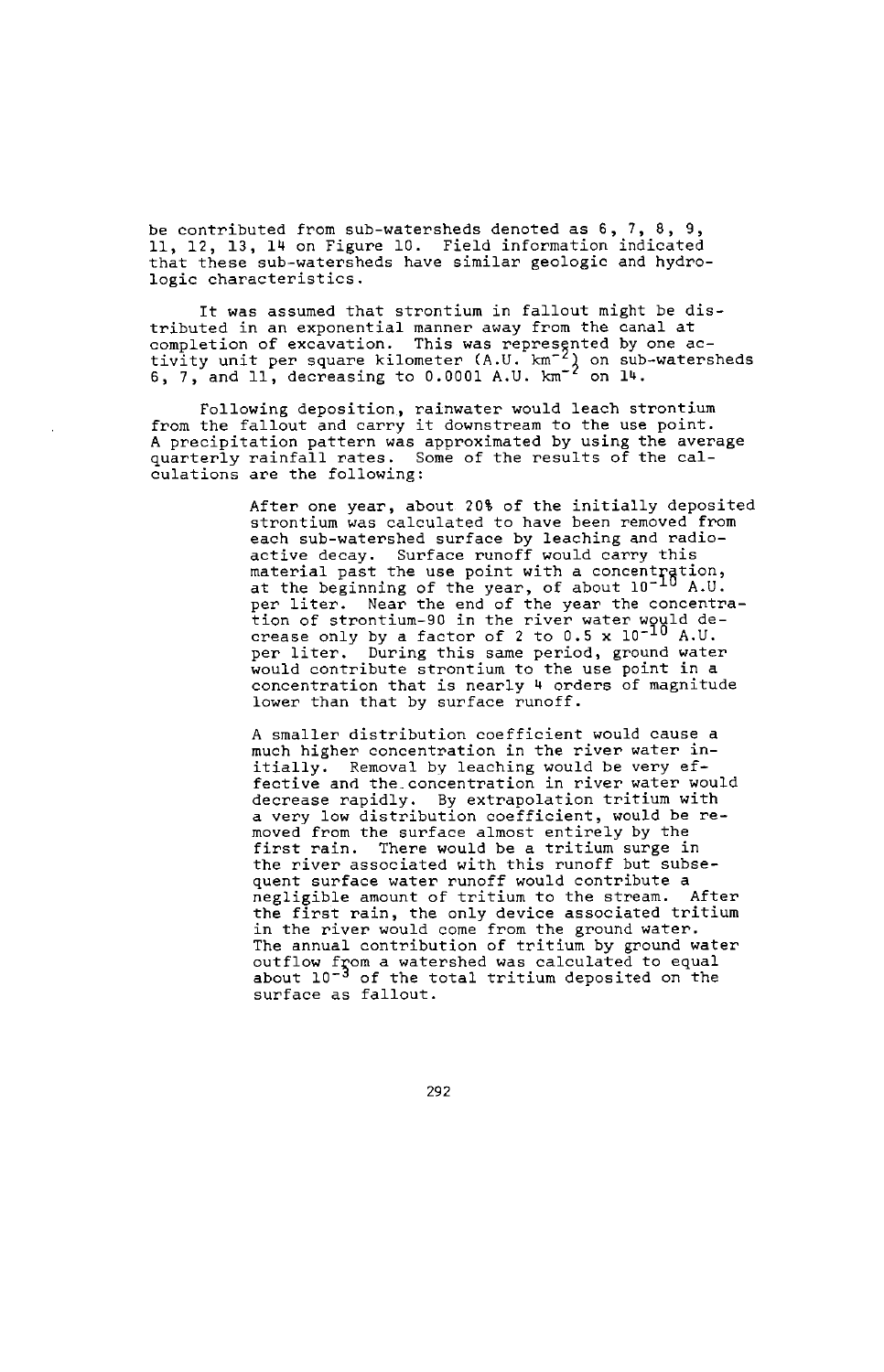### CONFIDENCE LEVELS

A necessary part of any estimate of contamination by nuclear explosion-produced radionuclides is an indication of the confidence that can be placed in the analysis. Field checking of hydrologic safety program predictions is cos<br>and necessarily requires considerable time. The present hydrologic safety program therefore, lacks the field data necessary for confirmation of contamination estimates. For this reason, all expressions of confidence levels must be<br>matters of scientific judgment. Although they are subjecmatters of scientific judgment. tive, they possess useful validity.

The output from the NVOO-sponsored hydrologic safety<br>program as discussed by Fenske, <sup>(1)</sup> is the temporal-spatia<br>variation of concentration of the radioactive contaminant Numbers specifying time, position, and concentration can have attached to them their standard deviation. This can he done by estimating the uncertainty of each factor con-<br>tributing to the analysis and combining these variances i an error propagation equation to calculate the expected variance in the analysis. This confidence level, in other words, specifies the most probable value and the variation about this value that might be expected. Considering the state-of-the-art, these confidence levels are low. This technique not only determines the error in the analysis but also determines which component makes the largest contribution to the error and indicates where maximum improvement can be effected.

Alternatively, a statement of confidence can be made that the real concentration is equal to or less than the predicted concentration. Using the philosophy of selection of the credible but conservative input for all variable upper limits on concentrations of radionuclides can be made with a high level of confidence.

Likewise, therefore, maximum exclusion areas can be stated with a high level of confidence. Much lower confidence levels must be associated with estimates of actual volume of the water resource degraded by a nuclear detonation. It may reasonably be expected that future studies will demonstrate that smaller volumes of water than presently stated are unacceptably contaminated, and that smaller sites or exclusion areas than presently used are acceptable for nuclear detonations.

It is very interesting to note that large (order of magnitude) errors in estimates of the absolute concentration of a radionuclide in the explosion zone water can be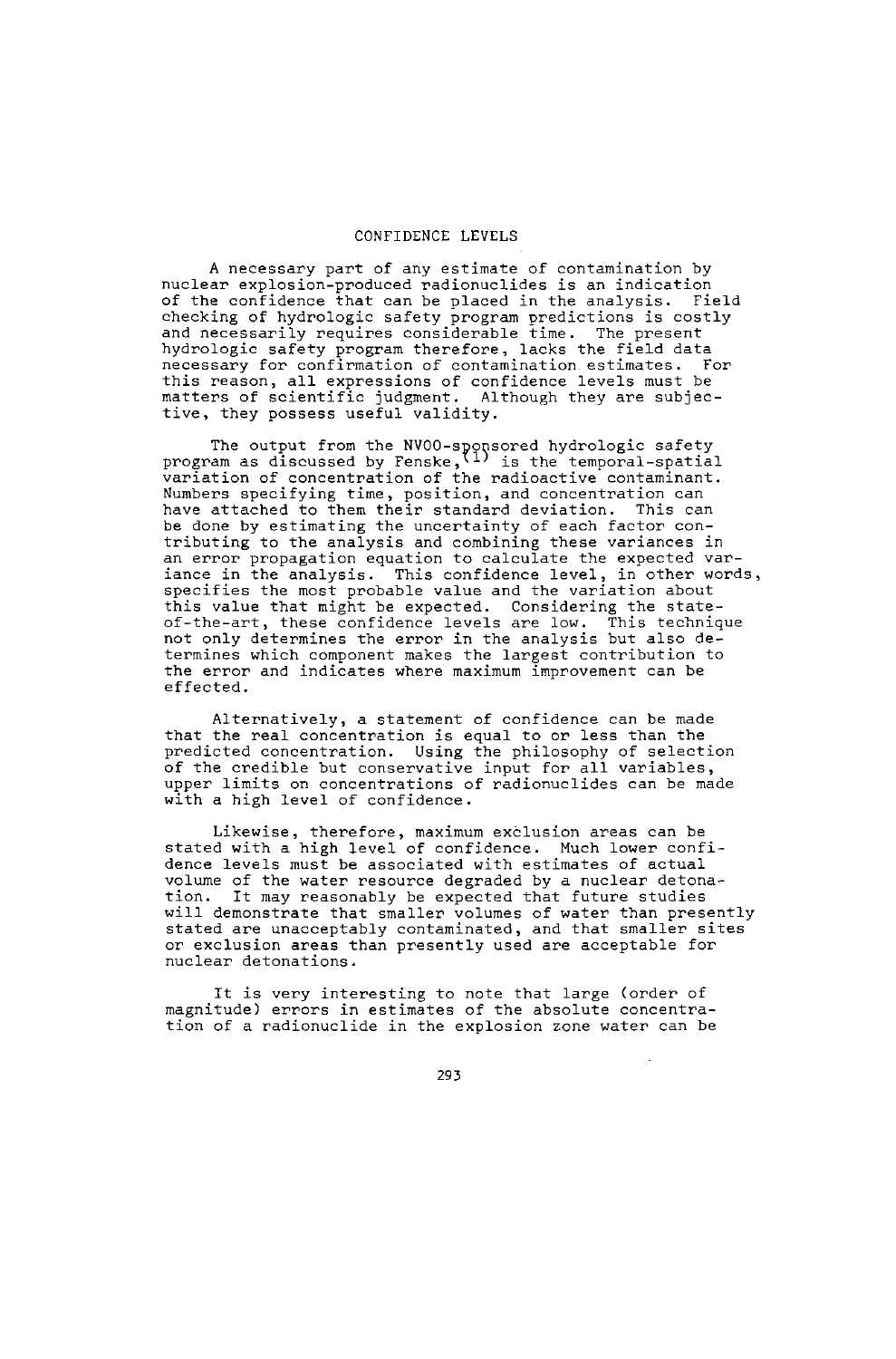tolerated. Penske illustrates this point with the following example for tritium:

> Assume the probable concentration of tritium in the explosion zone water is 1800 times MPC and the range of possible concentrations is from 400 times MPC to 3200 times MPC. The actual concentration not atypically might be expected to fall within this range 99.7% of the time. This water enters the hydrologic system. Although the upper limit of the range of possible concentrations is nearly an order of magnitude above the lower limit, the difference between the limits is equivalent to a decay time of only three half-lives. At ground water velocities of 60 meters per year, the contaminated volume will be transported about two kilometers farther before decay below MPC if the concentration is at the upper limit of the range than it is if at the lower limit. In such a case the range in location due to the possible range of concentration would be about 2 kilometers. At the one sigma level the error in location would be 370 meters. After several tens of years of transport this is a smaller error than that in an estimate of ground water velocity and direction.

# SURVEILLANCE

The prediction of water contamination provides a basis on which to plan post-shot water utilization. However, once radioactive contamination has been introduced to the hydrologic system, surveillance is necessary to provide evidence of arrival or non-arrival of contaminants at a use point. Normally, appearance of water contaminated well below MPC would be of extreme interest in order, that a monitoring program could be started and remedial measures initiated. The measured background radioactivity of natural waters varies considerably. This scatter of data can be attributed to errors in sampling, errors in analysis, and natural fluctua-tions within the hydrologic system. Assessment of the sig-nificance of data scatter by statistical methods is required where fluctuations in radioactivity of the sample are close to those of the natural system.

Dr. John Sharp, (4) Desert Research Institute, University of Nevada, has developed such statistical methods. Serial correlation, quality control and non-parametric techniques have been developed. These techniques are intended for recognition of uptrends associated with breakthroughs of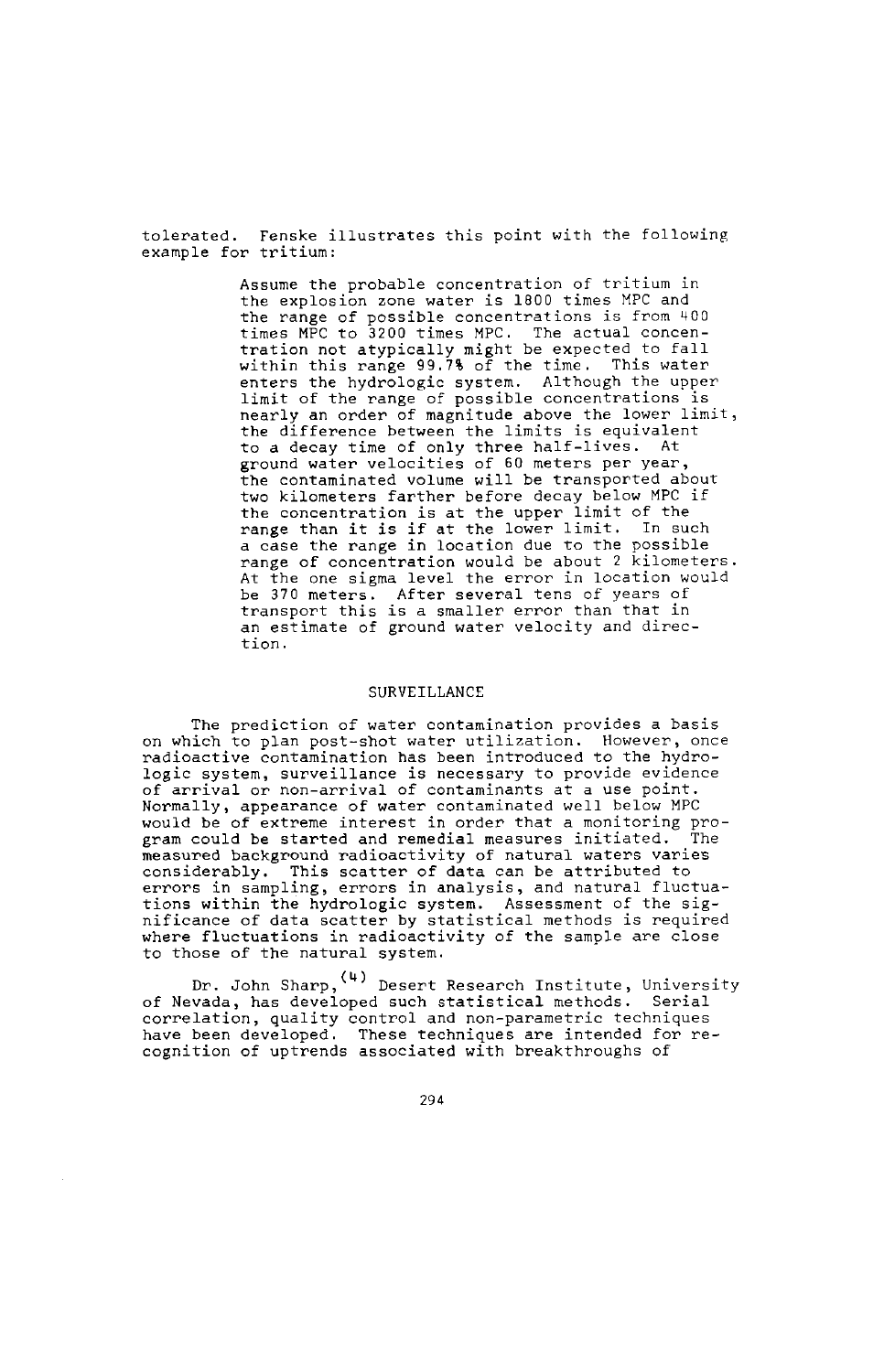explosion radioactivity which are superimposed on the preexisting natural radioactivity of the water. Interpretation of analytical results has been aided by computerized statistical analysis techniques and development of a storage/ retrieval system for monitoring data.

An adequate surveillance program involves collecting and analyzing enough pre-detonation samples to establish the natural background radioactivity of the water so that valid comparisons with post detonation water samples are possible. Satisfactory determinations of background radiopositivity require the analysis of sequentially colle<br>samples from each sampling point.

A post-detonation, sequential sampling program is needed to provide assurance on a long-term basis that contamination has not appeared at use points. If it has ap-peared at use points or monitoring points it may indicate the need for remedial measures or hydrologic controls.

#### HYDROLOGIC CONTROL OF WATER CONTAMINATION

Remedial or control measures may be instigated upon detection of breakthrough. They also may be applied at an earlier stage as part of a planned program of water utiliant care in the region of nuclear detonations.

As stated earlier, the rate and direction of flow of contaminated ground water is influenced by the character of the potentiometric surface. If this is known with sufficient accuracy it becomes possible to predict space-timeconcentrations of contaminants, and plan water withdrawal so as to avoid the contaminated water body.

Techniques for hydrologic control have been employed for many years to control saltwater intrusion, flow of natural hydrocarbons, etc. Such techniques also are applicable to control of the movement of the body of contaminated water. One can for example, visualize pumping into injection wells outside the rubble chimney in such a way as to raise the potentiometric surface around the rubble chimney and temporarily immobilize the body of contaminated water. Similarly, it should be possible to divert, accelerate, or slow movement of contaminated water in order to optimize with-drawal and use of uncontaminated water. The use of aquifer grouting to reduce permeability selectively has been suggested but not evaluated. Whether these techniques can find application is largely an economic question. Certainly the most economic case is where contamination control can be exercised through accurate hydrologic analysis, a well designed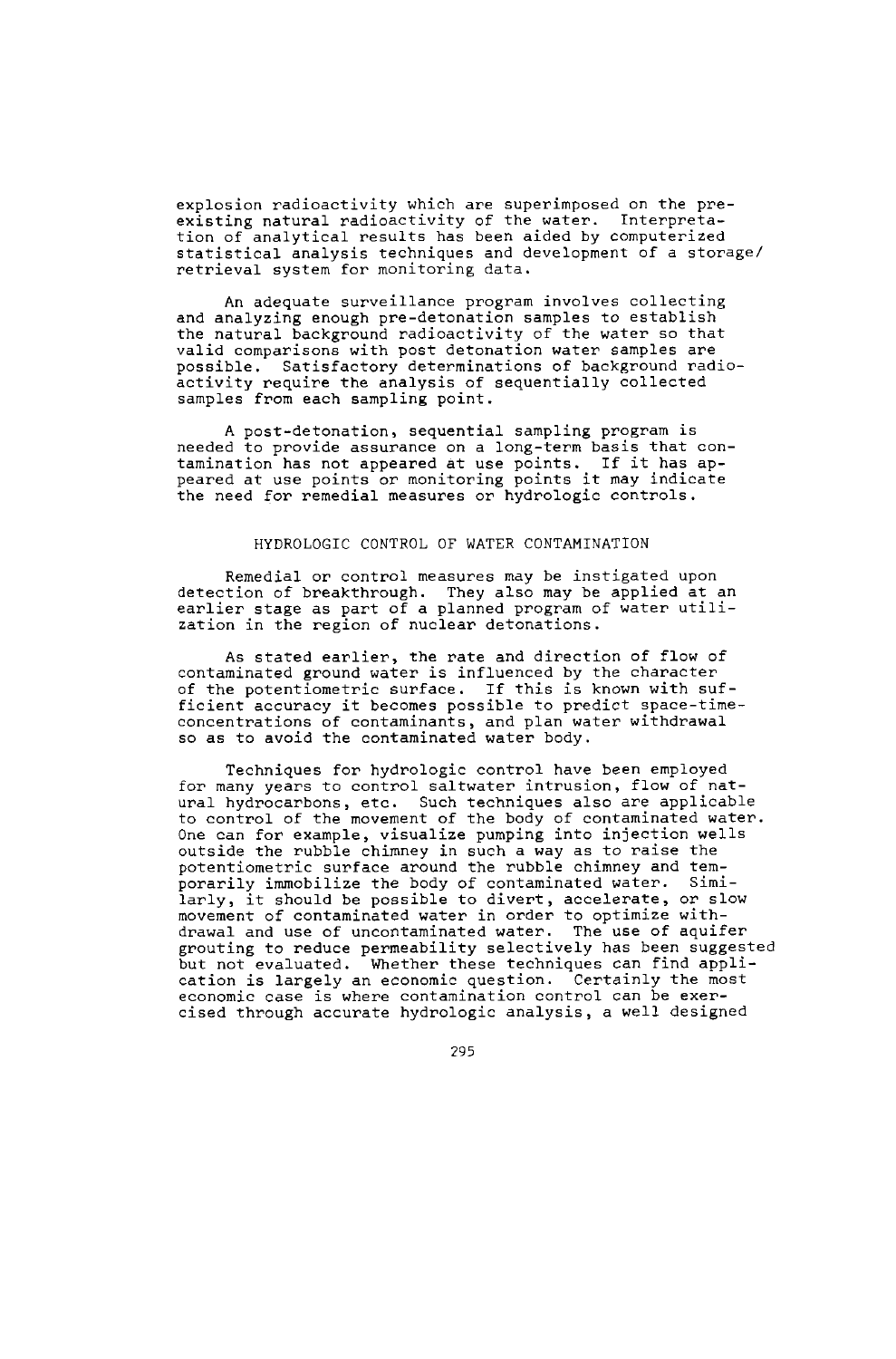monitoring program, and a corresponding water use plan which avoids the region through which contaminated water is passing. Typically, such passage might be complete within a few years. Dilution with uncontaminated water or water treatment could be considered. Other ameliorating approaches, where water contamination becomes a limiting factor may include optimization of yield, and device emplacement. By this means it may be possible to avoid water bearing zones, or involvement of hydrologic regimes which unnecessarily bring contaminated water to use points. In the case of cratering detonations techniques might be developed for minimizing release of ra-<br>dioactive debris to the surface environment. Since tritium dioactive debris to the surface environment. Since tritappears to represent the greatest potential for off-site<br>appears to represent the greatest potential for off-site<br>water contamination, selection of low fusion, high fi devices would be preferable in a hydrologic environment if other considerations are not controlling.

For some projects, a well designed monitoring system may provide all the protection required for public safety if planned in conjunction with remedial measures should these be found desirable.

# IMPLICATIONS OF HYDROLOGIC CONTAMINATION

I would like to comment at this point on some additional implications of hydrologic contamination.

It has been noted that proposed commercial applications of nuclear explosives provide a broad range of possibilities for water contamination.

Techniques for prediction of space-time-concentrations have been developed and applied. Given applicable standards, acceptable sources of water can be delineated from unacceptable sources, and the extent of a natural resource, water, that must be withdrawn from human and animal use can be determined. Optimum water utilization programs can be designed or remedial hydrologic engineering projects undertaken. analogy can be drawn with established practices for limiting releases of radioactive wastes into the environment from nuclear power plants, production plants, and other industrial activities. It should be possible to design nuclear explosive applications which would result in at least comparable safety features.

It is important to note a basic difference between prospective hazard from hydrologic contamination and some other hazards, at least insofar as use of water for domestic pur-poses is concerned. This difference is related to the time delay between detonation and potential exposure.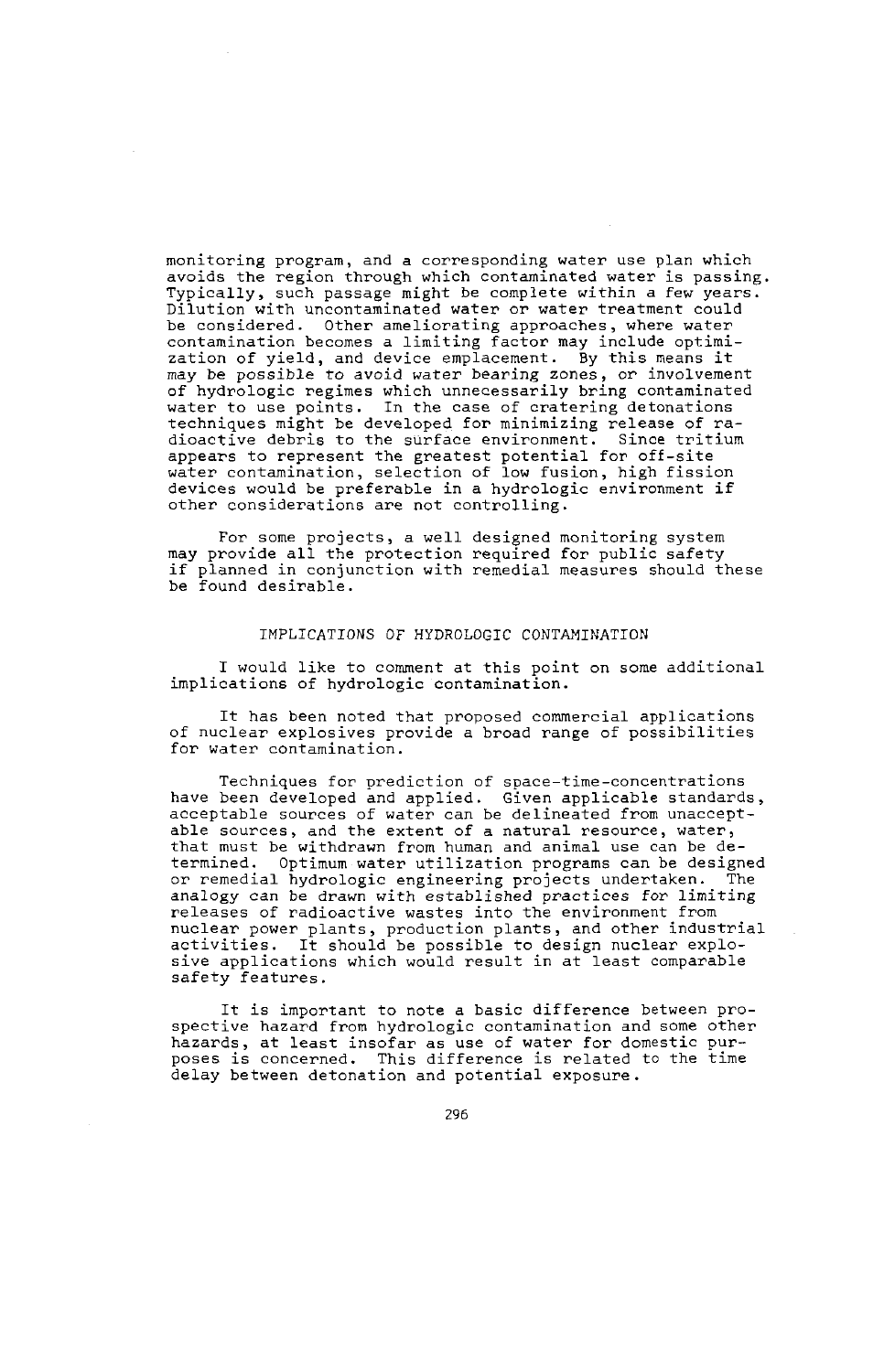In general, the time between detonation and exposure to water contamination is much greater than obtains for seismic effects or airborne contamination. There is adequate time for analysis of water to determine whether unacceptable contamination exists. Also, there is time to instigate remedial measures or develop alternative water supplies. There is not the urgent need to drink contaminated water that there is to breathe possibly contaminated air. Inadvertent use of contaminated water can be prevented. It is difficult to conceive of applications where this is not so. Thus, the concern for water contamination can be translated info a consideration of economics rather than<br>hazard. The question is what does it cost to buy safety It can be bought at some price perhaps as a maximum, at the cost of an alternate, water supply for a number of years. Consideration has been given to risk-benefit aspects of applications of nuclear explosives. However, hydrologic safety is really a matter of cost-benefit. Cost-benefit calculations, of course, will be associated with uncertainties represented by the uncertainties of predicting the hydrologic contamination.

But, for any preselected criteria, the nuclear hydrologist can be expected to estimate the probable cost of insuring a safe water supply, and to place upper and lower limits on his estimates. By this means the economic feasibility of a nuclear detonation for peaceful uses can be assessed within the context of assured hydrologic safety.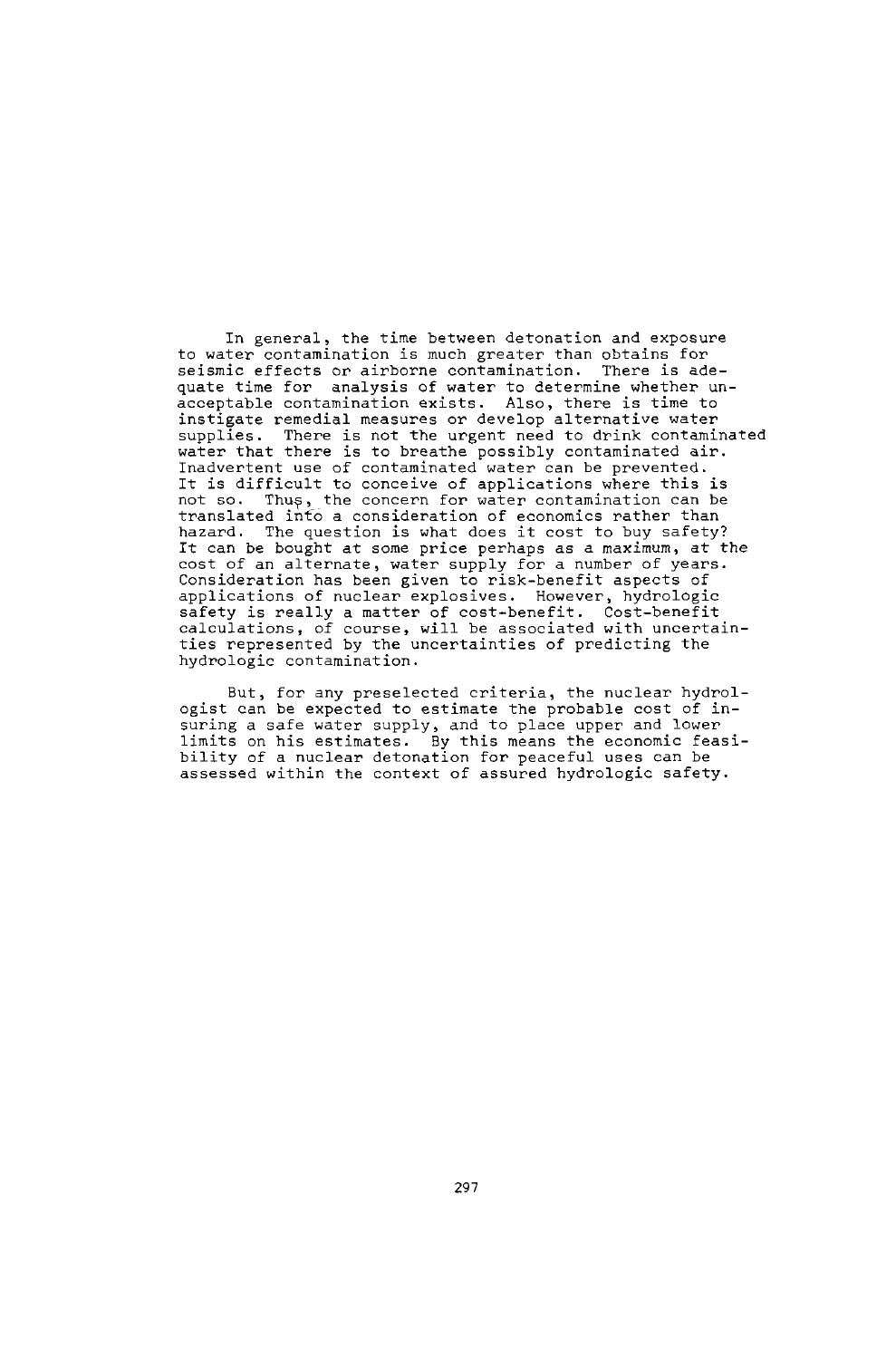# REFERENCES

- 1. Fenske, P. R., *Technical Discussions of Offeite Safety Programs for Underground Nuclear Detonation.* Palo Alto Laboratories, Isotopes, a Teledyne Company, Palo Alto, California, U. S. AFr Report NVO-40.
- 2. Charnell, E. L., T. M. Zorich, and D. E. Holly, *Hydro-logic Redistribution of adionuclides Around Nuclear Excavated Sea-Level Canals in Panama and Colombia,* Palo Alto Laboratories, Isotopes, a Teledyne Company, Palo Alto, California. Battelle Memorial Institute, U. S. AEC Report BMI-171-016.
- 3. Holly, Donald E. and Paul R. Fenske 1966), *Transport of Dissolved Chemical* Contaminants in Ground Water *Systems.*
- 4. Sharp, J.V.A., In publication.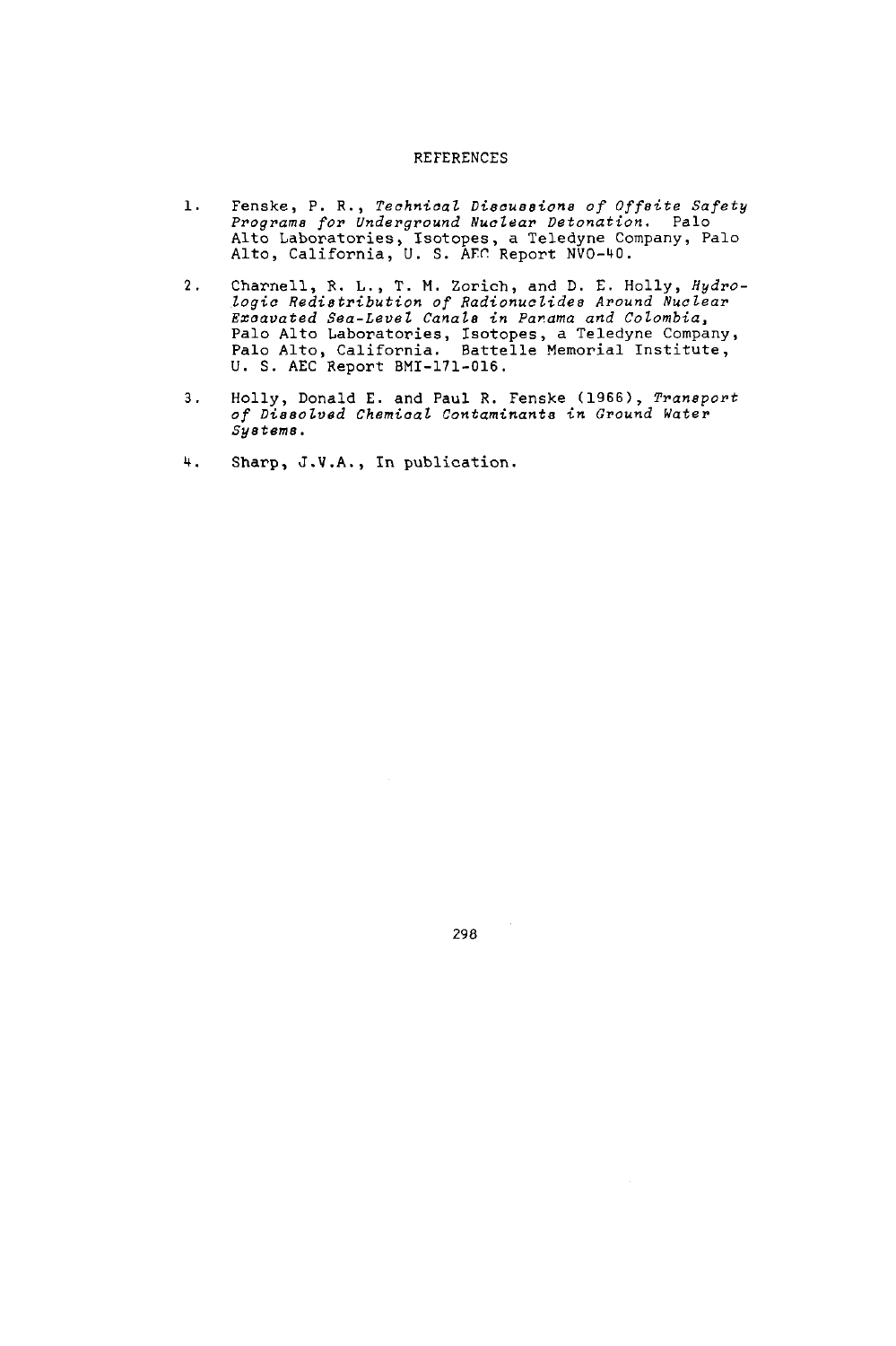

*Figure .* The hydrologic **ycle.**

David K. Todd, Ground Water Hydrology, Ch. 1, pg. 9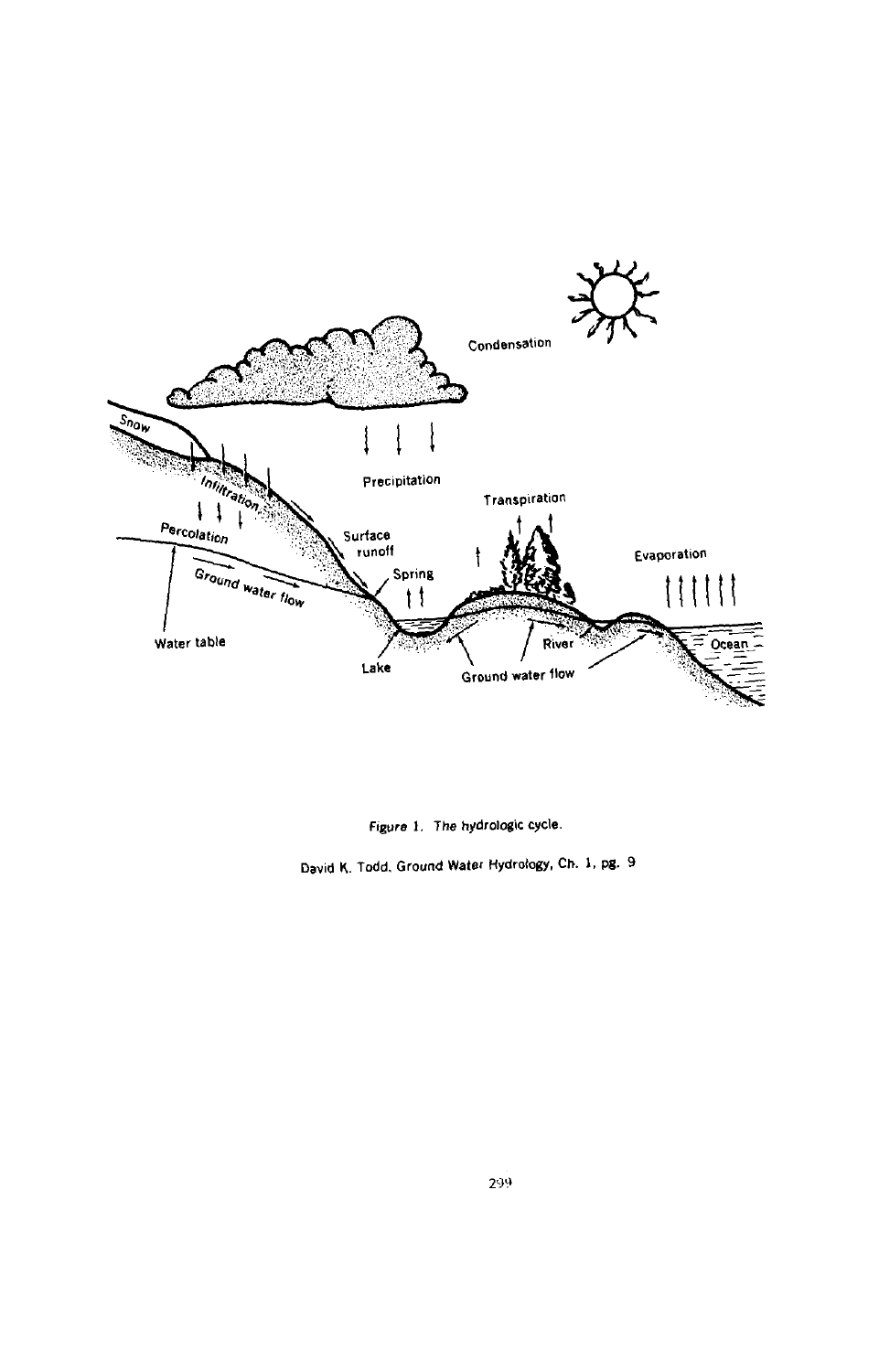

Figure 2. Diagrammatic Model of the Hydrologic Cycle.

P.R. Fenske and D. Sokol, Private Communication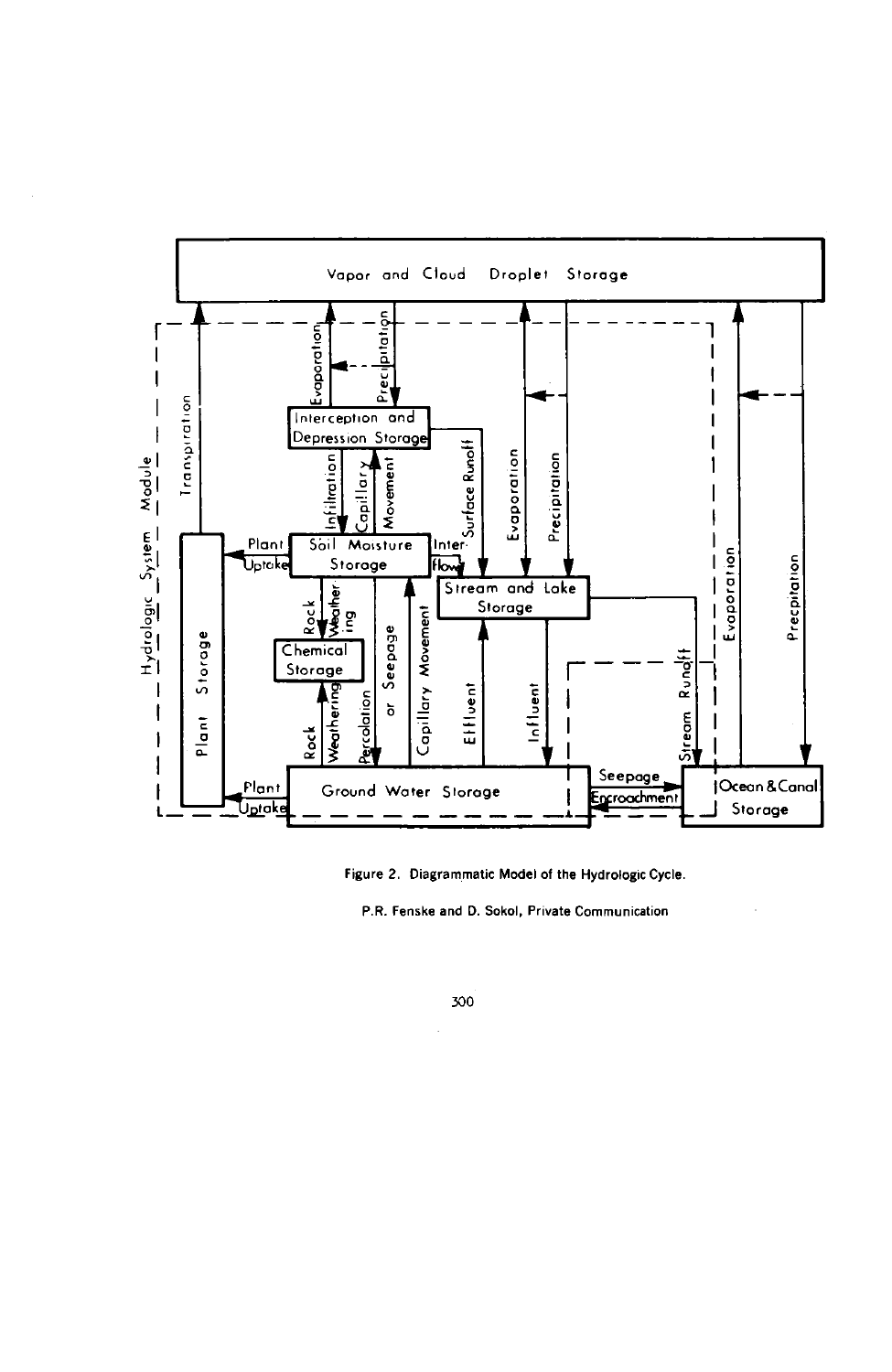

Figure 3. Diagrammatic Model of Radionuclide Transport By Water

P.R. Fenske and D. Sokol, Private Communication

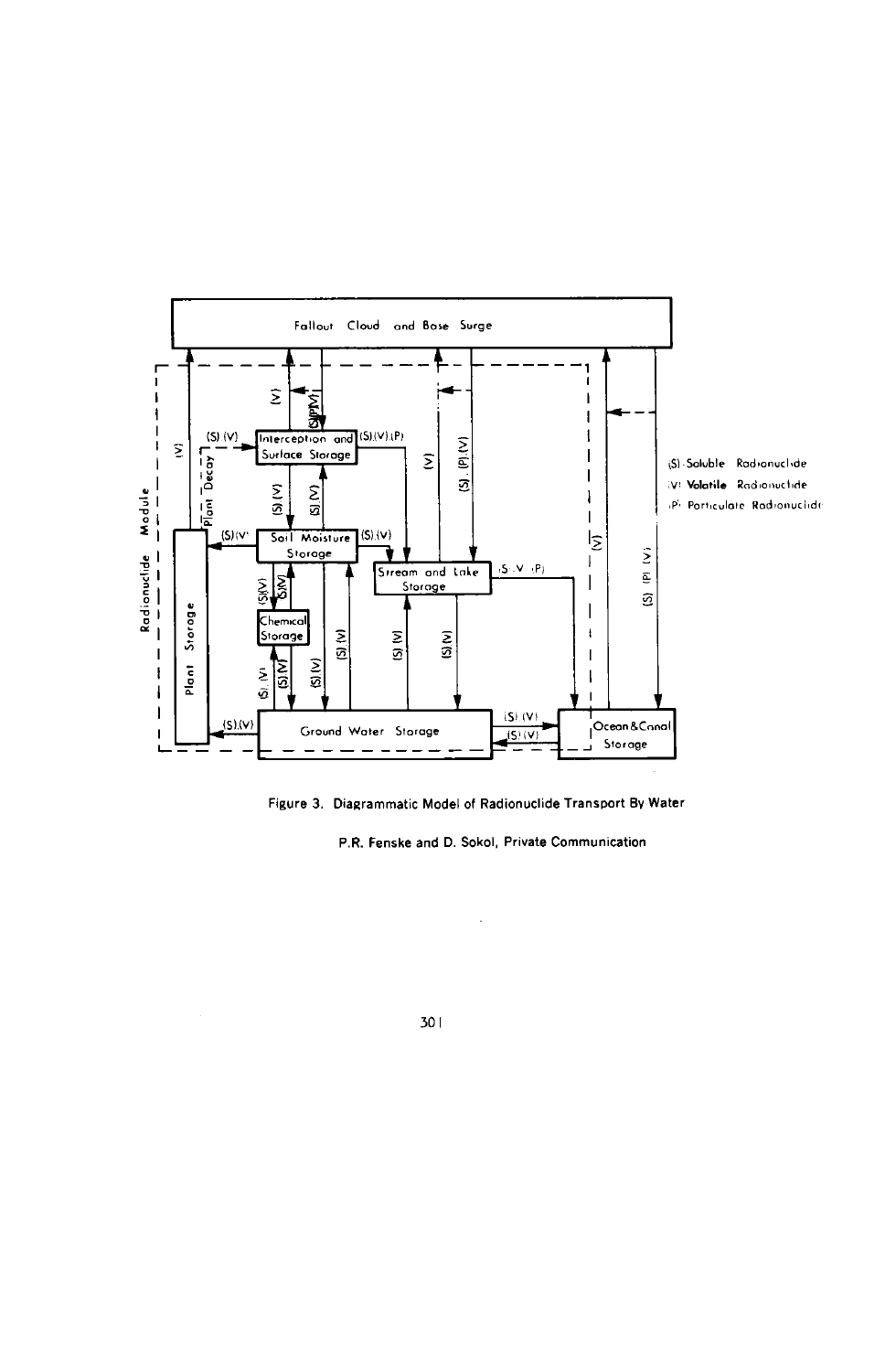Crater Reta rc Subsidence Crater Deeply Buried Positions of Potentiometric Surface (Overflow from craters possible) (Contaminated lakes formed in craters) (Ground-water contamination only) (Hydrologic contamination minimal)

Figure 4. Relationship of Detonation Effects to Potentiometric Surface

P.R. Fenske, NVO.28(Revised) Chapter X, In Press.



 $\sim$ 



or<br>se 0 W

302-303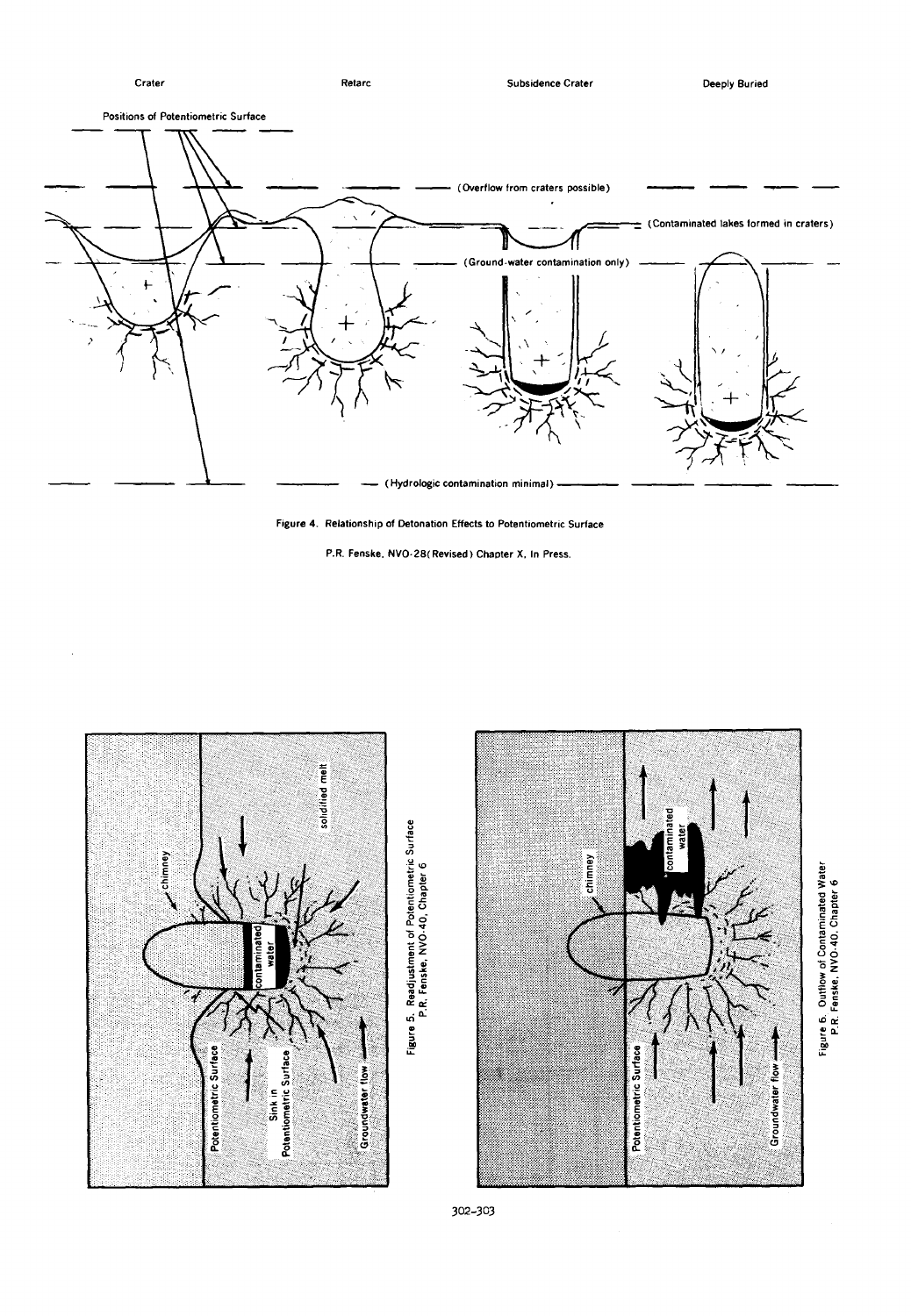

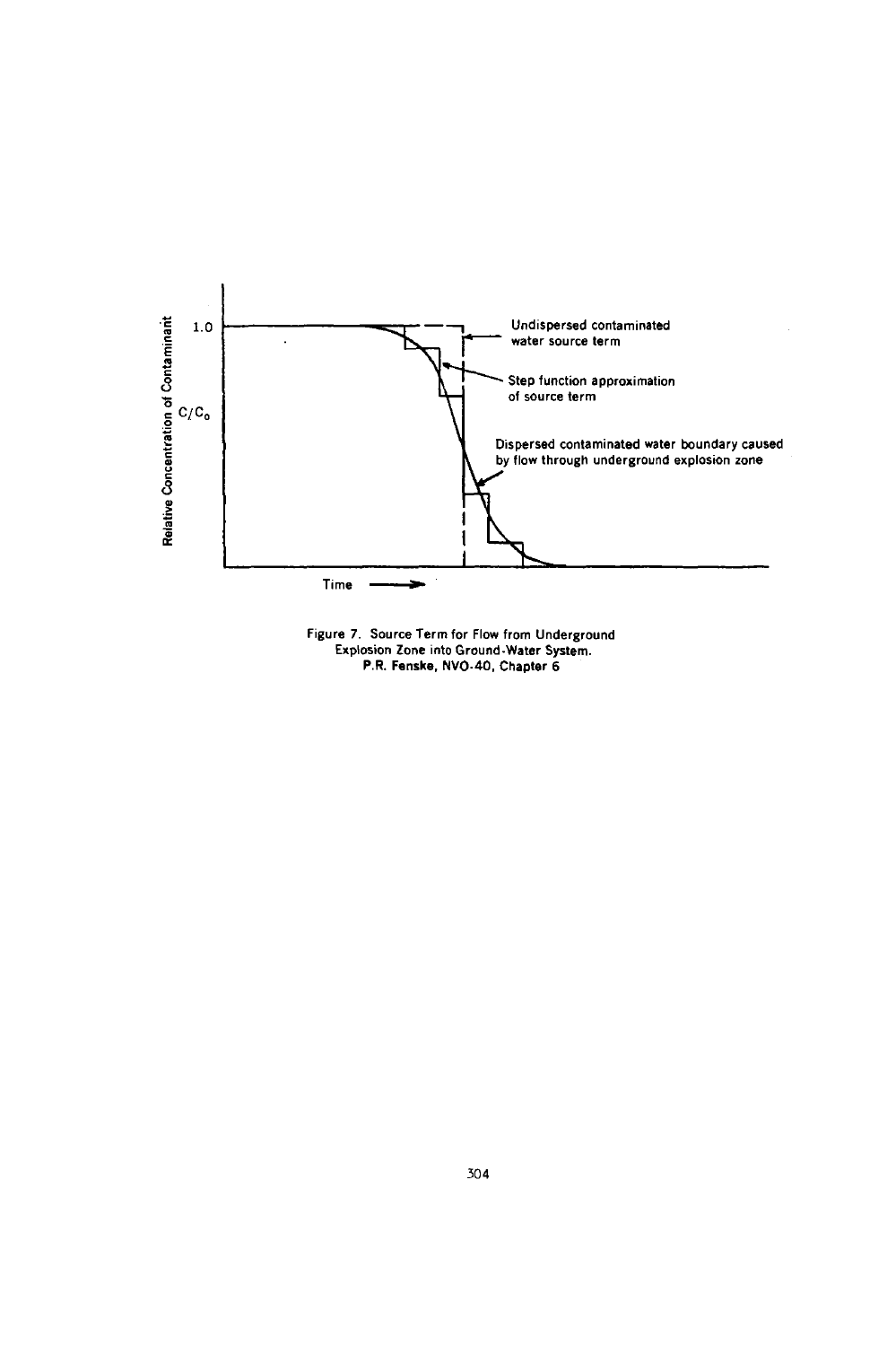

Total Migration distance 14.5 Kilometers (approximately 145 yrs.

Figure 8. Hypothetical Contamination Prediction. P.R. Fenske, NVO-40, Chapter 6.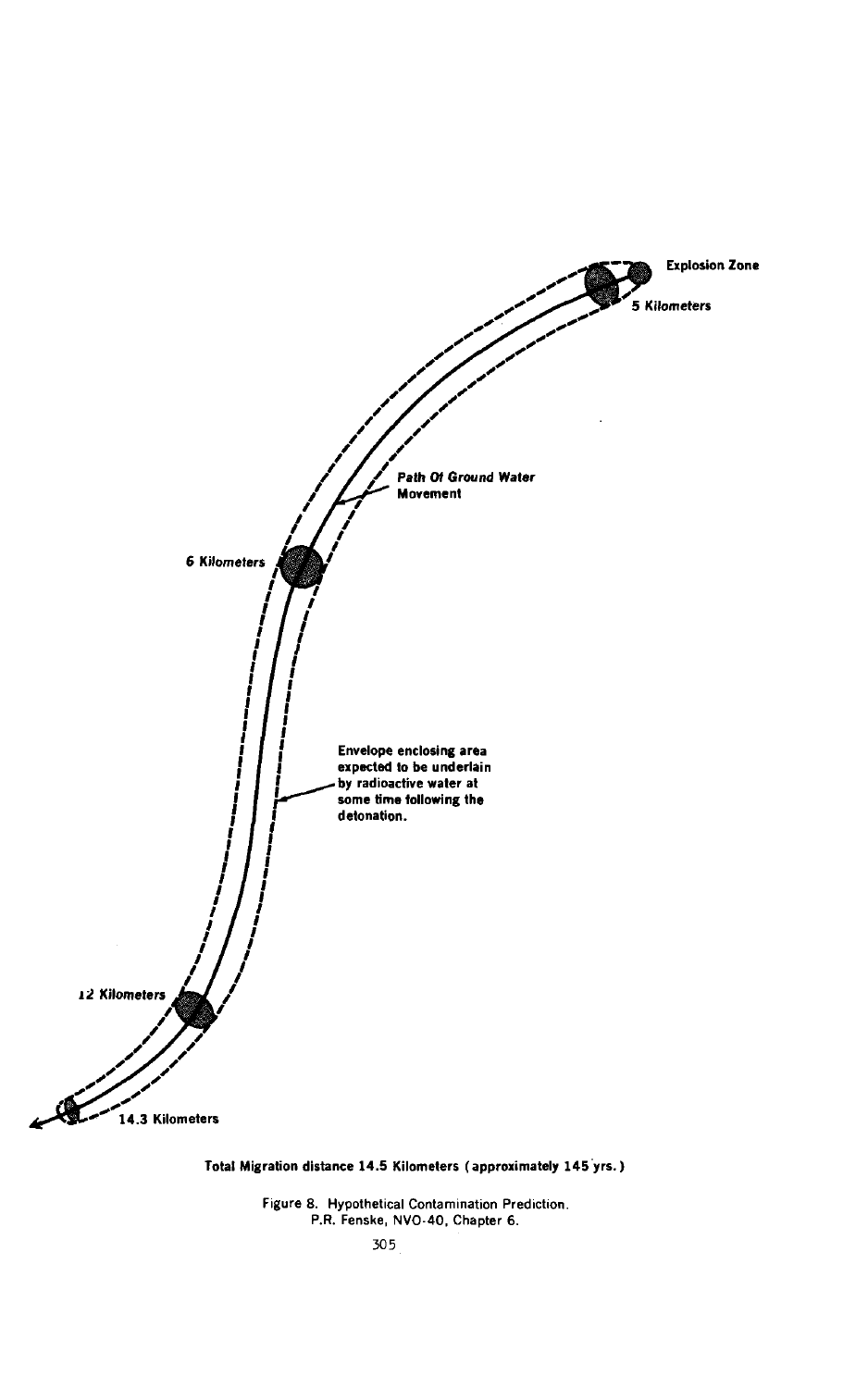

Figure 9. Schematic Diagram of the Fallout-Zone Redistribution R.L. Charnell, et al., BMI - 171 -016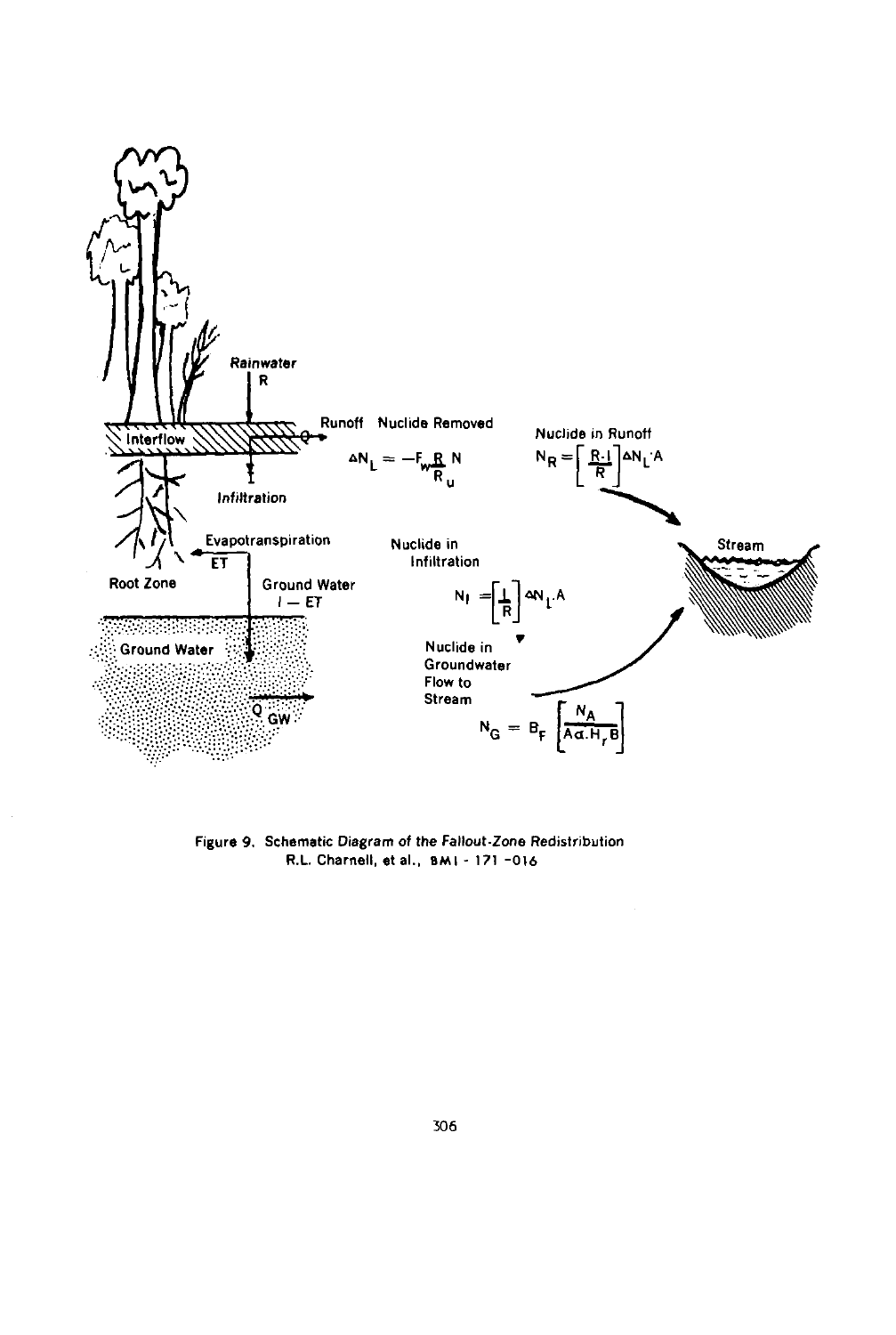

Figure 10. Delineation of Subwatersheds Around a Nuclear Excavated Sea-Level Canal in Eastern Panama. R.L. Charnell, et al., BM I *- 171 016* 307